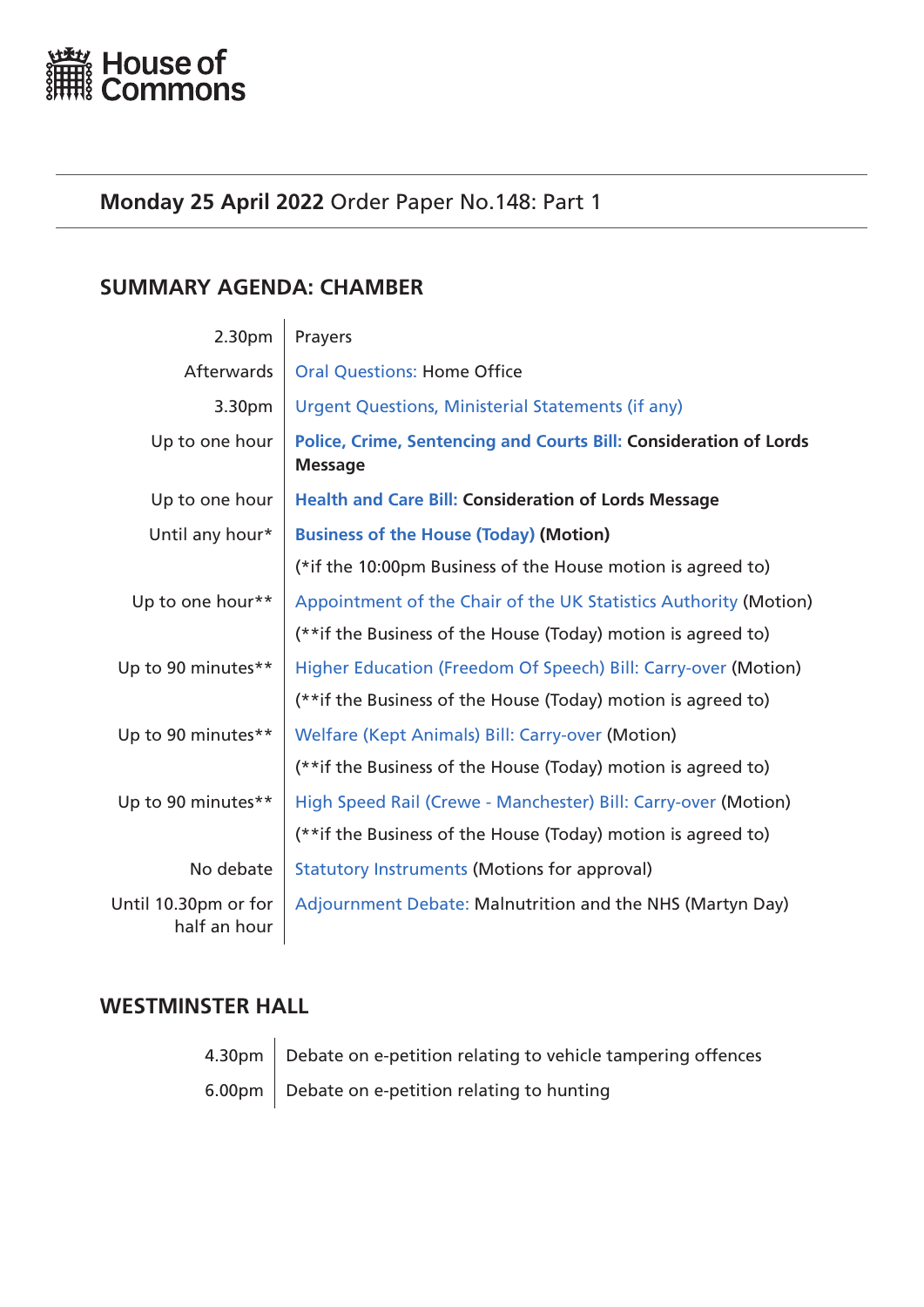# **CONTENTS**

**[PART 1: BUSINESS TODAY](#page-0-0)**

- **[Chamber](#page-2-1)**
- **[Westminster Hall](#page-9-0)**
- **[Committees Meeting Today](#page-10-0)**
- **[Committee Reports Published Today](#page-12-0)**
- **[Announcements](#page-13-0)**
- **[Further Information](#page-15-0)**

# **[PART 2: FUTURE BUSINESS](#page-16-0)**

- **[A. Calendar of Business](#page-17-0)**
- **[B. Remaining Orders and Notices](#page-22-0)**

**Notes:**

Item marked [R] indicates that a member has declared a relevant interest.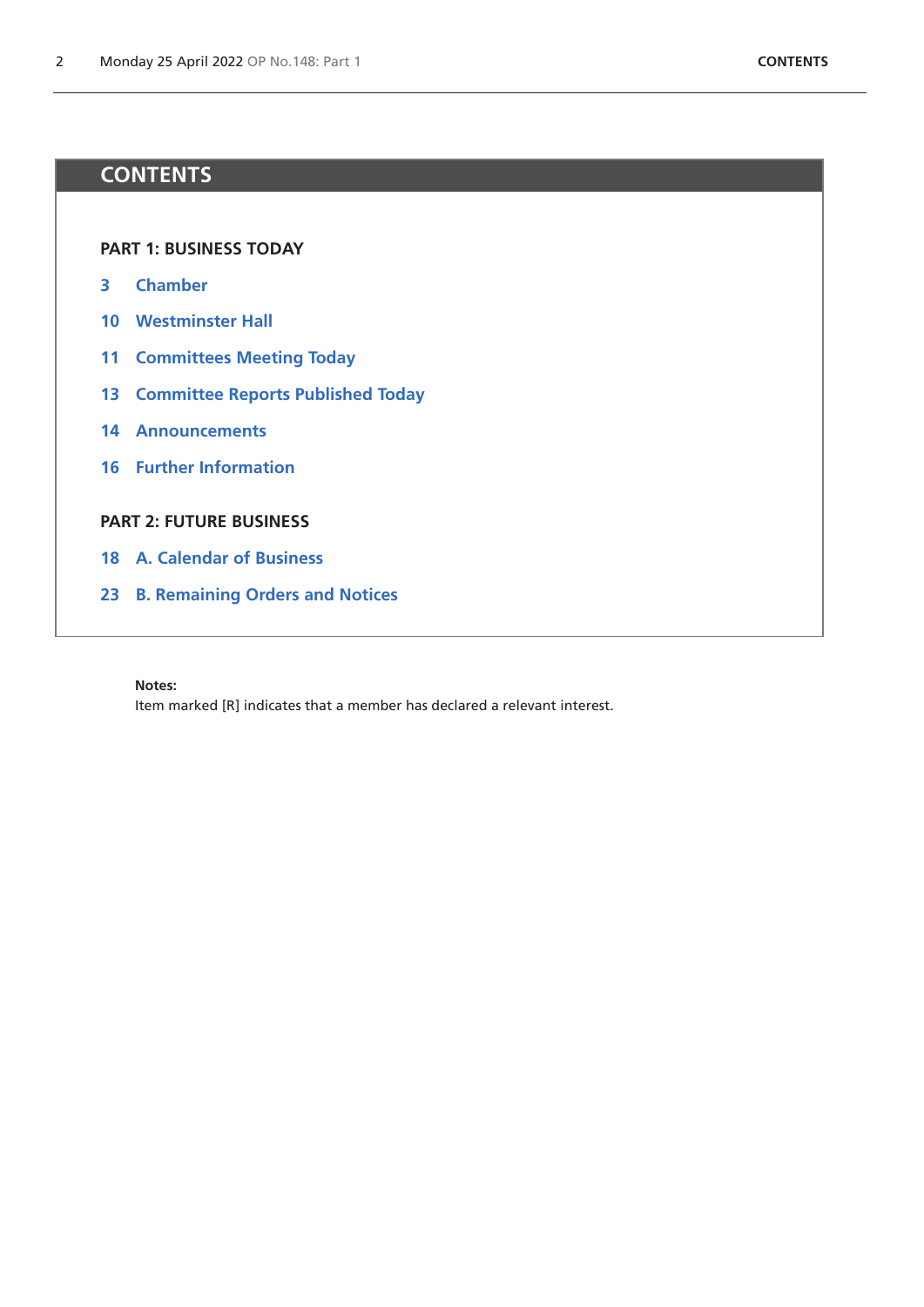# <span id="page-2-1"></span>**BUSINESS TODAY: CHAMBER**

### **2.30pm Prayers**

**Followed by**

# <span id="page-2-0"></span>**QUESTIONS**

- **Oral Questions to the Secretary of State for the Home Department**
- **1 Dr Philippa Whitford** (Central Ayrshire) What steps her Department is taking to increase the number of safe and legal routes to the UK for nationals of (a) Ukraine and (b) Afghanistan. (906542)
- **2 Craig Tracey** (North Warwickshire) What steps her Department is taking to prevent small boat crossings in the Channel. (906543)
- **3 Alexander Stafford** (Rother Valley) What steps her Department is taking to tackle violence against women and girls. (906544)
- **4 Sarah Green** (Chesham and Amersham) What steps her Department is taking to tackle fraud. (906545)
- **5 Andrew Selous** (South West Bedfordshire) What recent discussions she has had with police forces to help ensure that oil depots are able to supply fuel to petrol stations in the context of recent environmental protests. (906546)
- **6 Julie Elliott** (Sunderland Central) What recent assessment she has made of the extent of delays at passport control in UK airports. (906547)
- **7 Virginia Crosbie** (Ynys Môn) What steps she is taking to strengthen the effectiveness of Border Force. (906548)
- **8 Duncan Baker** (North Norfolk) What steps her Department is taking to tackle drinks being spiked. (906549)
- **9 Grahame Morris** (Easington) What steps she is taking to ensure that HM Passport Office meets the service standard times for processing passport applications. (906550)
- **10 Carol Monaghan** (Glasgow North West) What recent assessment she has made of the effectiveness of the Government's implementation of the 1951 Refugee Convention. (906551)
- **11 Kevin Hollinrake** (Thirsk and Malton) What recent steps her Department has taken to tackle economic crime. (906552)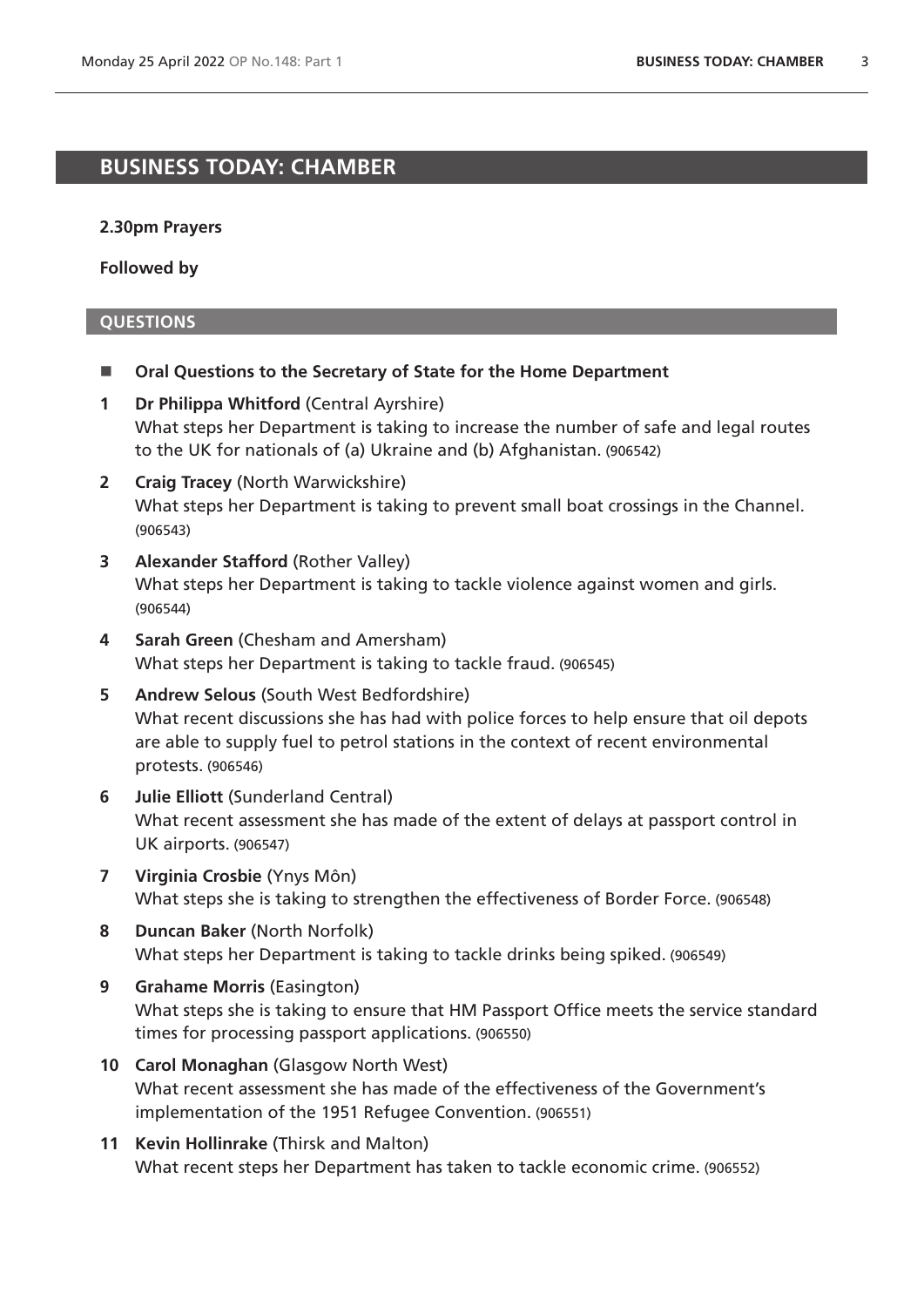- **12 Jamie Stone** (Caithness, Sutherland and Easter Ross) What support her Department is providing to people who were evacuated under Operation Pitting. (906553)
- **13 Bambos Charalambous** (Enfield, Southgate) What estimate she has made of the cost to the public purse of the Government's policy to relocate asylum seekers to Rwanda. (906554)
- **14 Kevin Brennan** (Cardiff West) What recent estimate she has made of the number of Ukrainian refugees residing in the UK. (906555)
- **15 Dean Russell** (Watford) What progress her Department has made on tackling county lines drug gangs. (906556)
- **16 Andrew Rosindell** (Romford) What steps she is taking to strengthen the effectiveness of Border Force. (906557)
- **17 Mary Kelly Foy** (City of Durham) What progress her Department has made on increasing the number of visas granted to people fleeing the war in Ukraine. (906558)
- **18 Jonathan Gullis** (Stoke-on-Trent North) What steps her Department is taking to prevent illegal immigration to the UK. (906559)
- **19 Ruth Edwards** (Rushcliffe) What progress her Department has made on delivering 20,000 new police officers. (906560)
- **20 Rob Butler** (Aylesbury) What steps her Department is taking to tackle rural crime. (906561)
- **21 Robert Largan** (High Peak) What steps her Department is taking to support Ukrainian refugees. (906562)
- **22 Peter Aldous** (Waveney) What steps her Department is taking to support Ukrainian refugees. (906563)
- **23 Cat Smith** (Lancaster and Fleetwood) What recent assessment she has made of the adequacy of police responses to reports of antisocial behaviour. (906564)
- **24 Dame Caroline Dinenage** (Gosport) What plans she has to improve airport immigration wait times. (906565)
- **25 Mark Logan** (Bolton North East) What steps her Department is taking to tackle domestic abuse. (906566)

# **At 3.15pm**

- **Topical Questions to the Secretary of State for the Home Department**
- **T1 Cat Smith** (Lancaster and Fleetwood) If she will make a statement on her departmental responsibilities. (906567)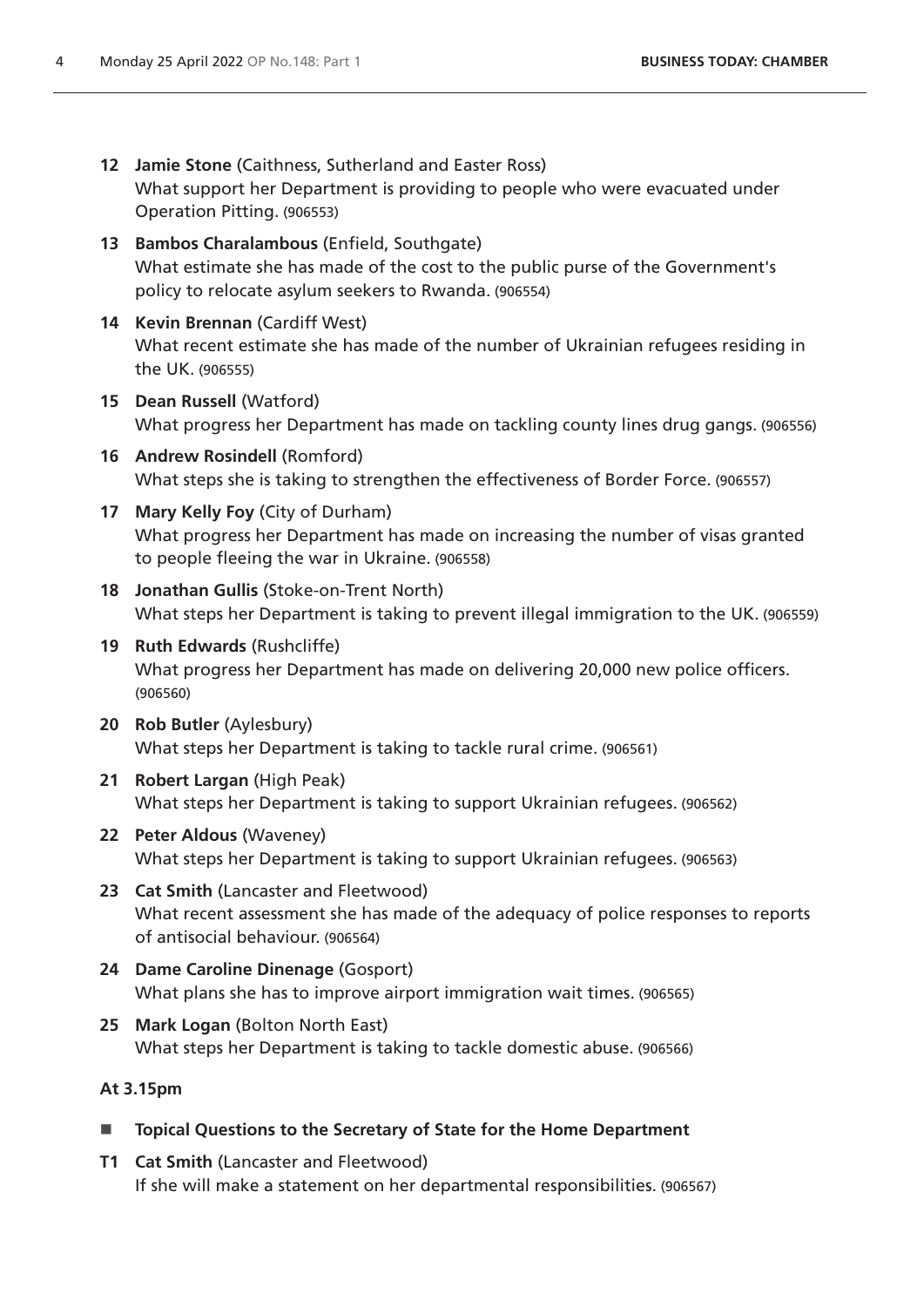- **T2 Gareth Bacon** (Orpington) (906568)
- **T3 Sir Edward Leigh** (Gainsborough) (906569)
- **T4 Harriett Baldwin** (West Worcestershire) (906571)
- **T5 Ian Byrne** (Liverpool, West Derby) (906572)
- **T6 Antony Higginbotham** (Burnley) (906573)
- **T7 Alexander Stafford** (Rother Valley) (906574)
- **T8 John Lamont** (Berwickshire, Roxburgh and Selkirk) (906575)
- **T9 Anne McLaughlin** (Glasgow North East) (906576)

# <span id="page-4-0"></span>**URGENT QUESTIONS AND STATEMENTS**

# **3.30pm**

- **Urgent Questions (if any)**
- Ministerial Statements (if any)

# **BUSINESS OF THE DAY**

# <span id="page-4-1"></span>**1. [POLICE, CRIME, SENTENCING AND COURTS BILL:](https://publications.parliament.uk/pa/bills/cbill/58-02/0298/210298v1.pdf) CONSIDERATION OF LORDS MESSAGE**

# **Up to one hour** ([Order of 28 February 2022](https://commonsbusiness.parliament.uk/document/54741/pdf))

### **Relevant Documents:**

Second Report of the Joint Committee on Human Rights, Legislative Scrutiny: Police, Crime, Sentencing and Courts Bill, Part 3 (Public Order), [HC 331](https://committees.parliament.uk/publications/6367/documents/69842/default/)

Fifth Special Report of the Joint Committee on Human Rights, Legislative Scrutiny: Police, Crime, Sentencing and Courts Bill, Part 3 (Public Order): Government Response to the Committee's Second Report, [HC 724](https://committees.parliament.uk/publications/7547/documents/79447/default/)

#### **Notes:**

None of the items in the Lords Message engages Commons financial privilege.

Senedd Cymru has decided not to approve Legislative Consent Motions relating to the Lords Message. Copies of the Motions are available in the Vote Office (also available on the [documents webpage](https://bills.parliament.uk/bills/2839/publications) for the Bill).

For Amendments and motions relating to the Lords Message, see [separate paper](https://bills.parliament.uk/bills/2839/publications) (also available on the [documents webpage](https://bills.parliament.uk/bills/2839/publications) for the Bill).

# <span id="page-4-2"></span>**2. [HEALTH AND CARE BILL: C](https://publications.parliament.uk/pa/bills/cbill/58-02/0301/210301v2.pdf)ONSIDERATION OF LORDS MESSAGE**

# **Up to one hour** ([Order of 30 March 2022](https://commonsbusiness.parliament.uk/document/55882/pdf))

### **Notes:**

Lords Amendments 80, 80P and 80Q engage Commons financial privilege. For Amendments and motions relating to the Lords Message, see [separate paper](https://bills.parliament.uk/bills/3022/publications) (also available on the [documents webpage](https://bills.parliament.uk/bills/3022/publications) for the Bill).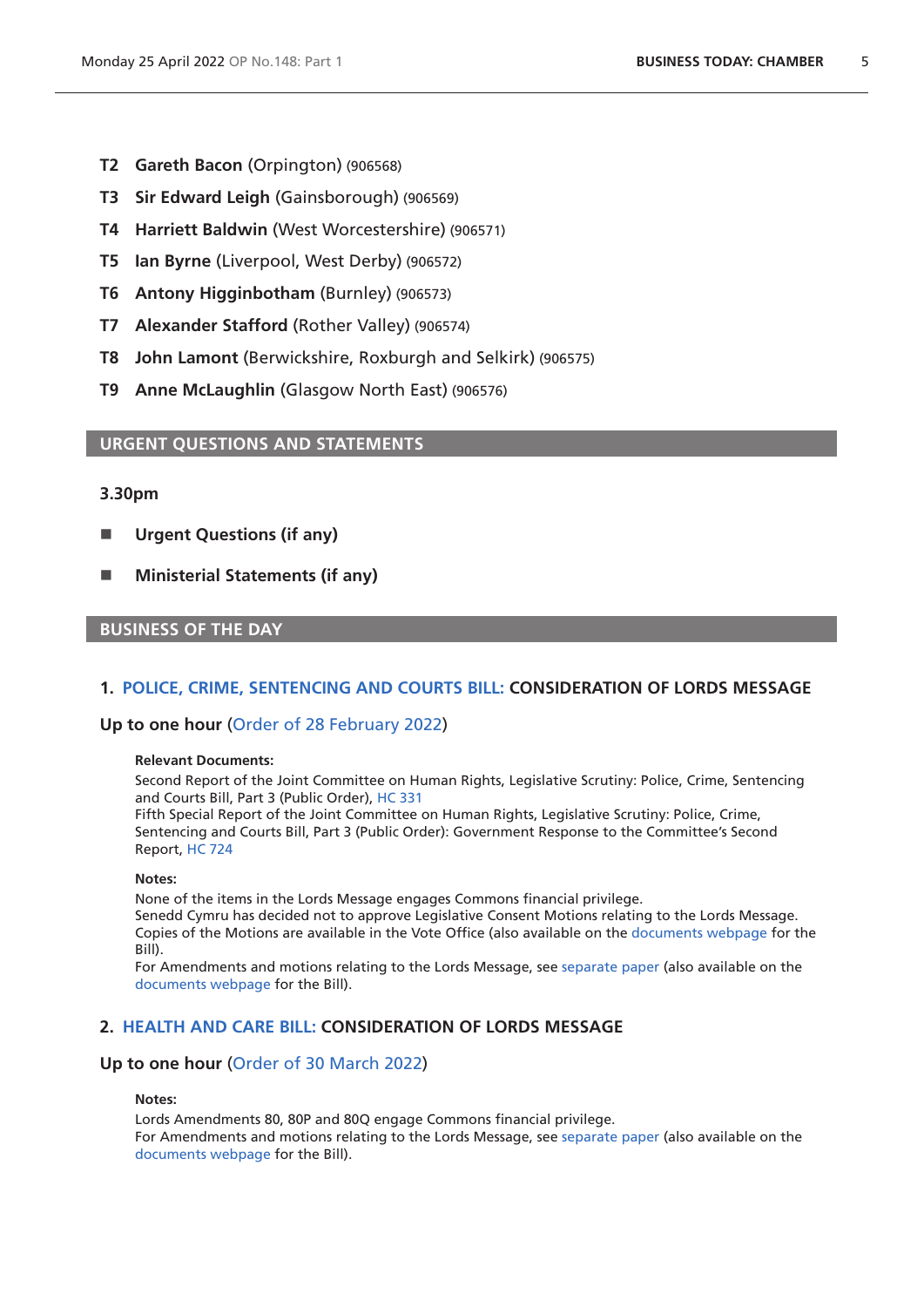# <span id="page-5-0"></span>**3. BUSINESS OF THE HOUSE (TODAY)**

**Until any hour** (if the 10:00pm Business of the House motion is agreed to)

# **Mark Spencer**

That, at today's sitting, the Speaker shall put the Questions necessary to dispose of proceedings on—

- (1) the motion in the name of the Prime Minister relating to the Chair of the United Kingdom Statistics Authority not later than one hour after the commencement of proceedings on that motion;
- (2) the motion in the name of Secretary Nadhim Zahawi relating to the Higher Education (Freedom of Speech) Bill (Carry-over) not later than one and a half hours after the commencement of proceedings on that motion;
- (3) the motion in the name of Secretary George Eustice relating to the Animal Welfare (Kept Animals) Bill (Carry-over) not later than one and a half hours after the commencement of proceedings on that motion;
- (4) the motion in the name of Secretary Grant Shapps relating to the High Speed Rail (Crewe-Manchester) Bill not later than one and a half hours after the commencement of proceedings on that motion; and

such questions shall include the questions on any amendments selected by the Speaker which may then be moved; proceedings may continue, though opposed, after the moment of interruption; and [Standing Order No. 41A](https://publications.parliament.uk/pa/cm5802/cmstords/so_804_2021/so-orders.html#so-41A) (Deferred divisions) shall not apply.

# **BUSINESS TO BE TAKEN AT 10.00PM**

# **BUSINESS OF THE HOUSE**

**No debate** (Standing Order Nos. 15 and 41(A))

# **The Prime Minister**

That, at this day's sitting, proceedings on the motion in the name of Mark Spencer relating to Business of the House (Today) may be proceeded with, though opposed, until any hour and [Standing Order No. 41A](https://publications.parliament.uk/pa/cm5802/cmstords/so_804_2021/so-orders.html#so-41A) (Deferred divisions) will not apply.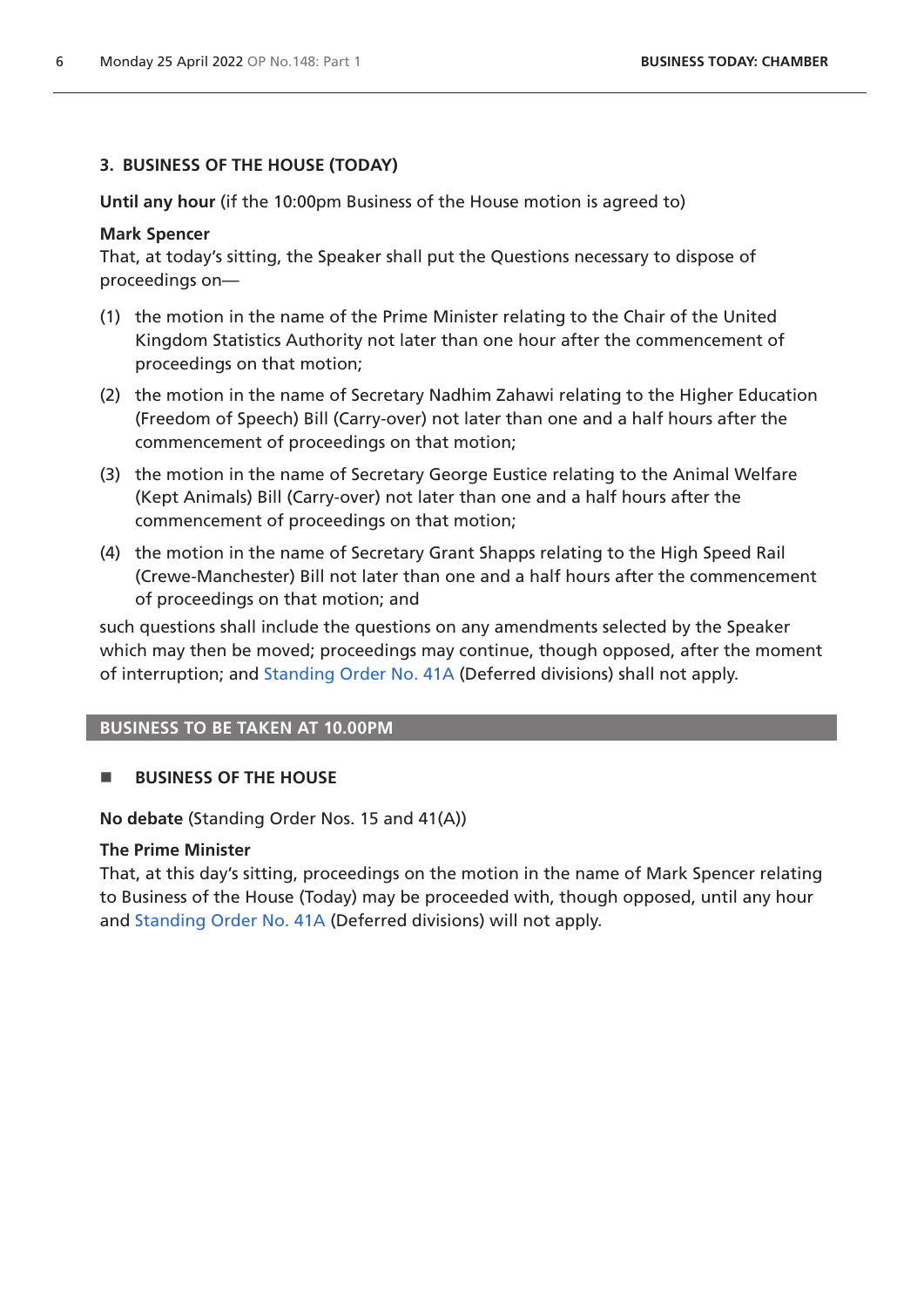# **BUSINESS OF THE DAY**

### <span id="page-6-0"></span>**4. UNITED KINGDOM STATISTICS AUTHORITY**

**Up to one hour** (if the Business of the House (Today) motion is agreed to)

### **The Prime Minister Heather Wheeler**

That this House endorses the nomination of Sir Robert Chote for appointment as Chair of the United Kingdom Statistics Authority.

### **Relevant Documents:**

<span id="page-6-1"></span>Eighth Report of the Public Administration and Constitutional Affairs Committee, Pre-appointment hearing: Chair of UK Statistics Authority, [HC1162](https://committees.parliament.uk/publications/9546/documents/161903/default/) Oral evidence taken before the Public Administration and Constitutional Affairs Committee on 29 March 2022 on the pre-appointment hearing for the Chair of the UKSA, [HC1162](https://committees.parliament.uk/oralevidence/10024/pdf/)

# **5. BUSINESS OF THE HOUSE [\(HIGHER EDUCATION \(FREEDOM OF SPEECH\) BILL:](https://publications.parliament.uk/pa/bills/cbill/58-02/0167/210923.pdf) CARRY-OVER)**

**Up to 90 minutes** (if the Business of the House (Today) motion is agreed to)

# **Secretary Nadhim Zahawi**

# That—

if, at the conclusion of this Session of Parliament, proceedings on the Higher Education (Freedom of Speech) Bill have not been completed, they shall be resumed in the next Session; paragraphs (9) to (14) of Standing Order 80A shall have effect in relation to the Bill as if it had been ordered to be carried over to the next Session of Parliament in pursuance of a carry-over motion under paragraph (1) of that Standing Order, except that paragraph (13) shall have effect as if the period on the expiry of which proceedings on the Bill shall lapse is two years from the date of its first reading in this House.

# <span id="page-6-2"></span>**6. BUSINESS OF THE HOUSE ([ANIMAL WELFARE \(KEPT ANIMALS\) BILL](https://publications.parliament.uk/pa/bills/cbill/58-02/0195/210195.pdf): CARRY-OVER)**

**Up to 90 minutes** (if the Business of the House (Today) motion is agreed to)

# **Secretary George Eustice**

# That—

if, at the conclusion of this Session of Parliament, proceedings on the Animal Welfare (Kept Animals) Bill have not been completed, they shall be resumed in the next Session; paragraphs (9) to (14) of Standing Order 80A shall have effect in relation to the Bill as if it had been ordered to be carried over to the next Session of Parliament in pursuance of a carry-over motion under paragraph (1) of that Standing Order, except that paragraph (13) shall have effect as if the period on the expiry of which proceedings on the Bill shall lapse is two years from the date of its first reading in this House.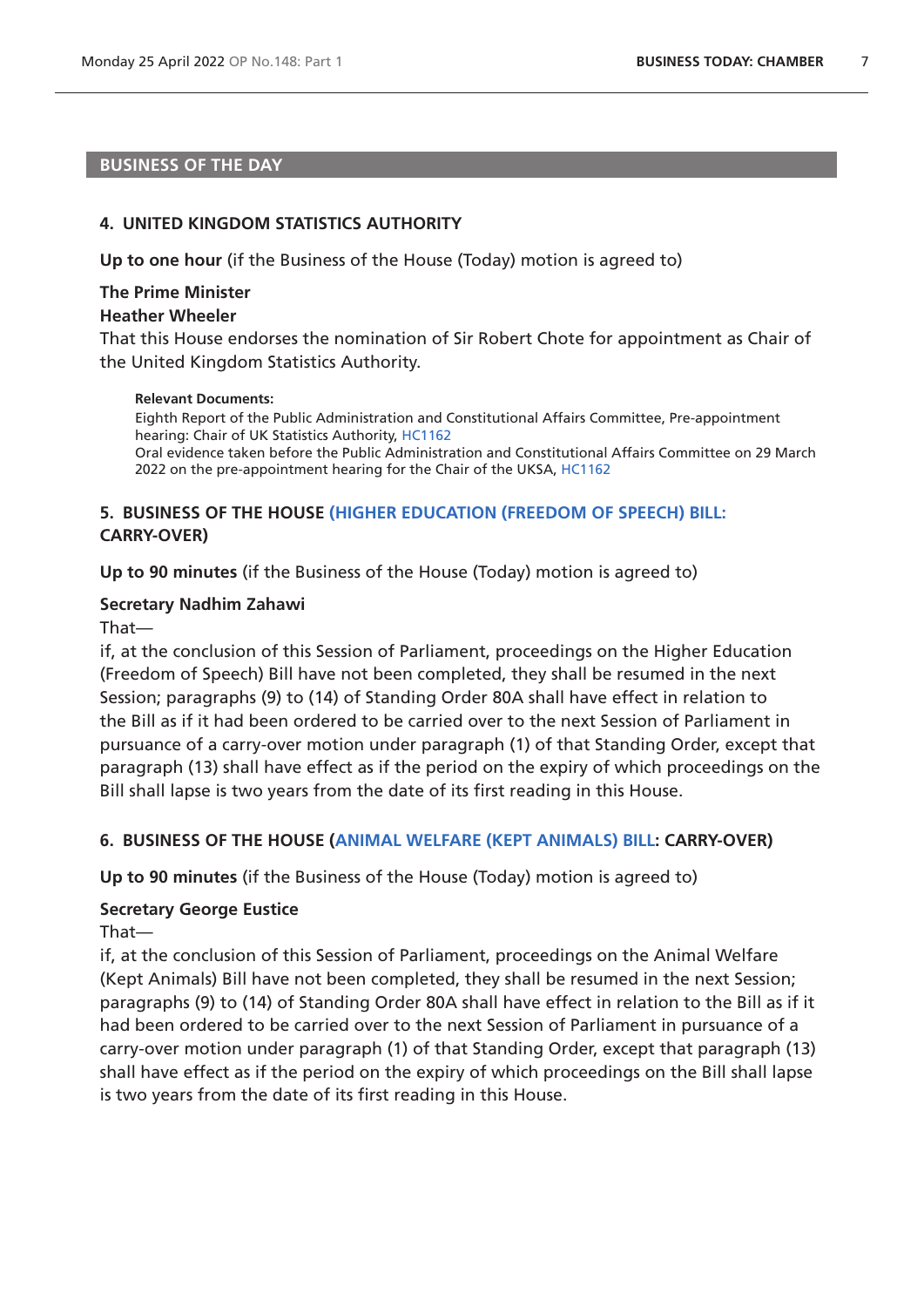# <span id="page-7-0"></span>**7. [HIGH SPEED RAIL \(CREWE – MANCHESTER\) BILL](https://publications.parliament.uk/pa/bills/cbill/58-02/0228/210228.pdf): CARRY-OVER**

**Up to 90 minutes** (if the Business of the House (Today) motion is agreed to)

# **Secretary Grant Shapps**

That the following provisions shall apply in respect of the High Speed Rail (Crewe – Manchester) Bill:

- (1) Further proceedings on the Bill shall be suspended from the day on which this Session of Parliament ends until the next Session of Parliament.
- (2) If a Bill is presented in the next Session in the same terms as the Bill when it was presented in this Session–

(a) the Bill so presented shall be ordered to be printed and shall be deemed to have been read the first time; and

(b) the Standing Orders and practice of the House applicable to the Bill, so far as complied with or dispensed with in this Session, shall be deemed to have been complied with or (as the case may be) dispensed with in the next Session.

That these Orders be Standing Orders of the House.

# **8. INCOME TAX**

**No debate** ([Standing Order No. 118\(6\)](https://publications.parliament.uk/pa/cm5802/cmstords/so_804_2021/so-orders.html#so-118_6))

# **Lucy Frazer**

That the draft [Major Sporting Events \(Income Tax Exemption\) \(2022 Birmingham](https://www.legislation.gov.uk/ukdsi/2022/9780348231120/pdfs/ukdsi_9780348231120_en.pdf)  [Commonwealth Games\) Regulations 2022](https://www.legislation.gov.uk/ukdsi/2022/9780348231120/pdfs/ukdsi_9780348231120_en.pdf), which were laid before this House on 17 January, be approved.

### **Notes:**

<span id="page-7-1"></span>If this item is opposed after 10.00pm, the division will be deferred.

# **9. INCOME TAX**

**No debate** ([Standing Order No. 118\(6\)](https://publications.parliament.uk/pa/cm5802/cmstords/so_804_2021/so-orders.html#so-118_6))

### **Lucy Frazer**

That the draft [Major Sporting Events \(Income Tax Exemption\) \(UEFA Women's EURO 2022](https://www.legislation.gov.uk/ukdsi/2022/9780348231168/pdfs/ukdsi_9780348231168_en.pdf)  [Finals\) Regulations 2022,](https://www.legislation.gov.uk/ukdsi/2022/9780348231168/pdfs/ukdsi_9780348231168_en.pdf) which were laid before this House on 17 January, be approved.

### **Notes:**

If this item is opposed after 10.00pm, the division will be deferred.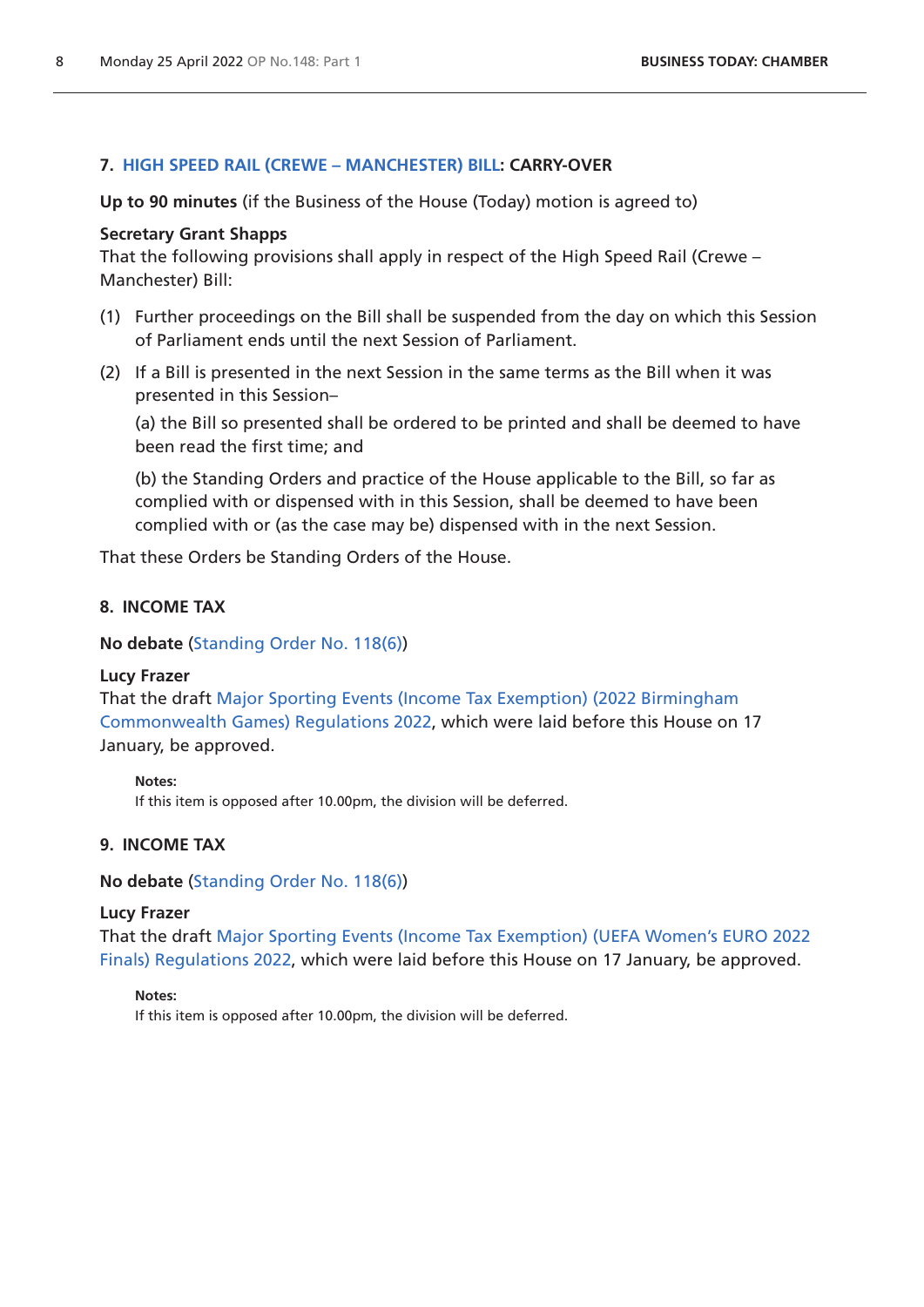# **10. INCOME TAX**

**No debate** ([Standing Order No. 118\(6\)](https://publications.parliament.uk/pa/cm5802/cmstords/so_804_2021/so-orders.html#so-118_6))

### **Lucy Frazer**

That the draft [Major Sporting Events \(Income Tax Exemption\) \(Finalissima Football Match\)](https://www.legislation.gov.uk/ukdsi/2022/9780348233155/pdfs/ukdsi_9780348233155_en.pdf)  [Regulations 2022](https://www.legislation.gov.uk/ukdsi/2022/9780348233155/pdfs/ukdsi_9780348233155_en.pdf), which were laid before this House on 14 March, be approved.

**Notes:**

If this item is opposed after 10.00pm, the division will be deferred.

# **11. PUBLIC SERVICE PENSIONS**

**No debate** ([Standing Order No. 118\(6\)](https://publications.parliament.uk/pa/cm5802/cmstords/so_804_2021/so-orders.html#so-118_6))

### **Secretary Dominic Raab**

That the [Judicial Pensions Regulations 2022 \(SI, 2022, No. 319\),](https://www.legislation.gov.uk/uksi/2022/319/pdfs/uksi_20220319_en.pdf) dated 17 March 2022, a copy of which was laid before this House on 17 March, be approved.

**Notes:**

If this item is opposed after 10.00pm, the division will be deferred.

# <span id="page-8-0"></span>**ADJOURNMENT DEBATE**

# **Until 10.30pm or for half an hour (whichever is later)** [\(Standing Order No. 9\(7\)\)](https://publications.parliament.uk/pa/cm5802/cmstords/so_804_2021/so-orders.html#so-9_7)

Malnutrition and the NHS: **Martyn Day**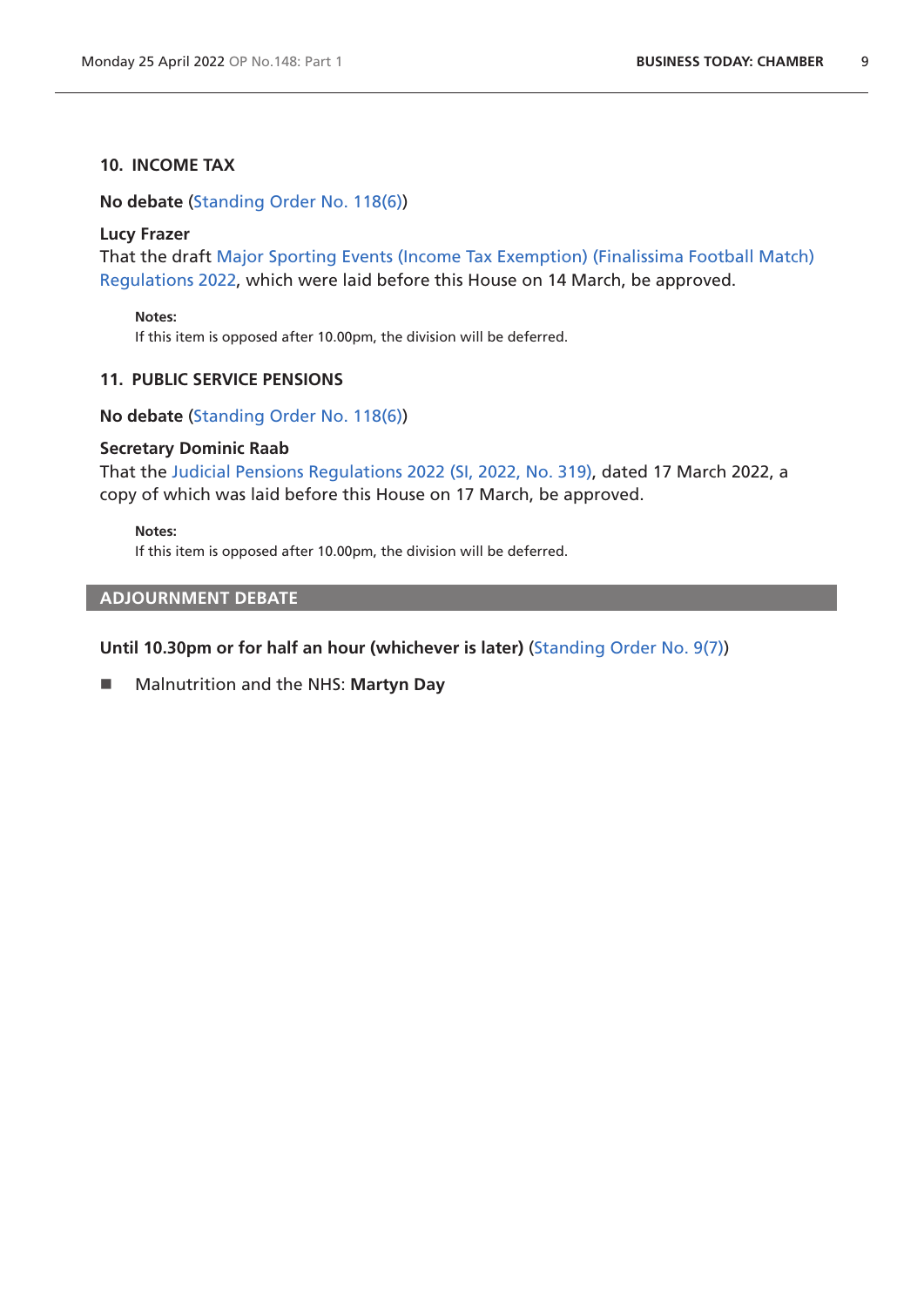# <span id="page-9-0"></span>**BUSINESS TODAY: WESTMINSTER HALL**

### **ORDER OF BUSINESS**

# **The sitting will last for up to three hours** [\(Standing Order No. 10\(1\)](https://publications.parliament.uk/pa/cm5802/cmstords/so_804_2021/so-orders.html#so-10_1))

### **4.30pm**

■ That this House has considered [e-petition 600954,](https://petition.parliament.uk/petitions/600954) relating to vehicle tampering offences: **Nick Fletcher, on behalf of the Petitions Committee**

#### **Relevant Documents:**

Summary of public engagement by the Petitions Committee on vehicle tampering offences, reported to the House on 14 April 2022, [HC 243](https://committees.parliament.uk/writtenevidence/107864/default/)

#### **6.00pm**

■ That this House has considered e-petitions [552017](https://petition.parliament.uk/petitions/552017) and [584076,](https://petition.parliament.uk/petitions/584076) relating to hunting: **Marsha De Cordova**, **on behalf of the Petitions Committee**

#### **Notes:**

The subjects for these debates were determined by the Petitions Committee. The sitting will last for up to three hours. The sitting will be suspended and time added if divisions take place in the main Chamber [\(Standing Order No. 10\(3\)](https://publications.parliament.uk/pa/cm5802/cmstords/so_804_2021/so-orders.html#so-10_3)).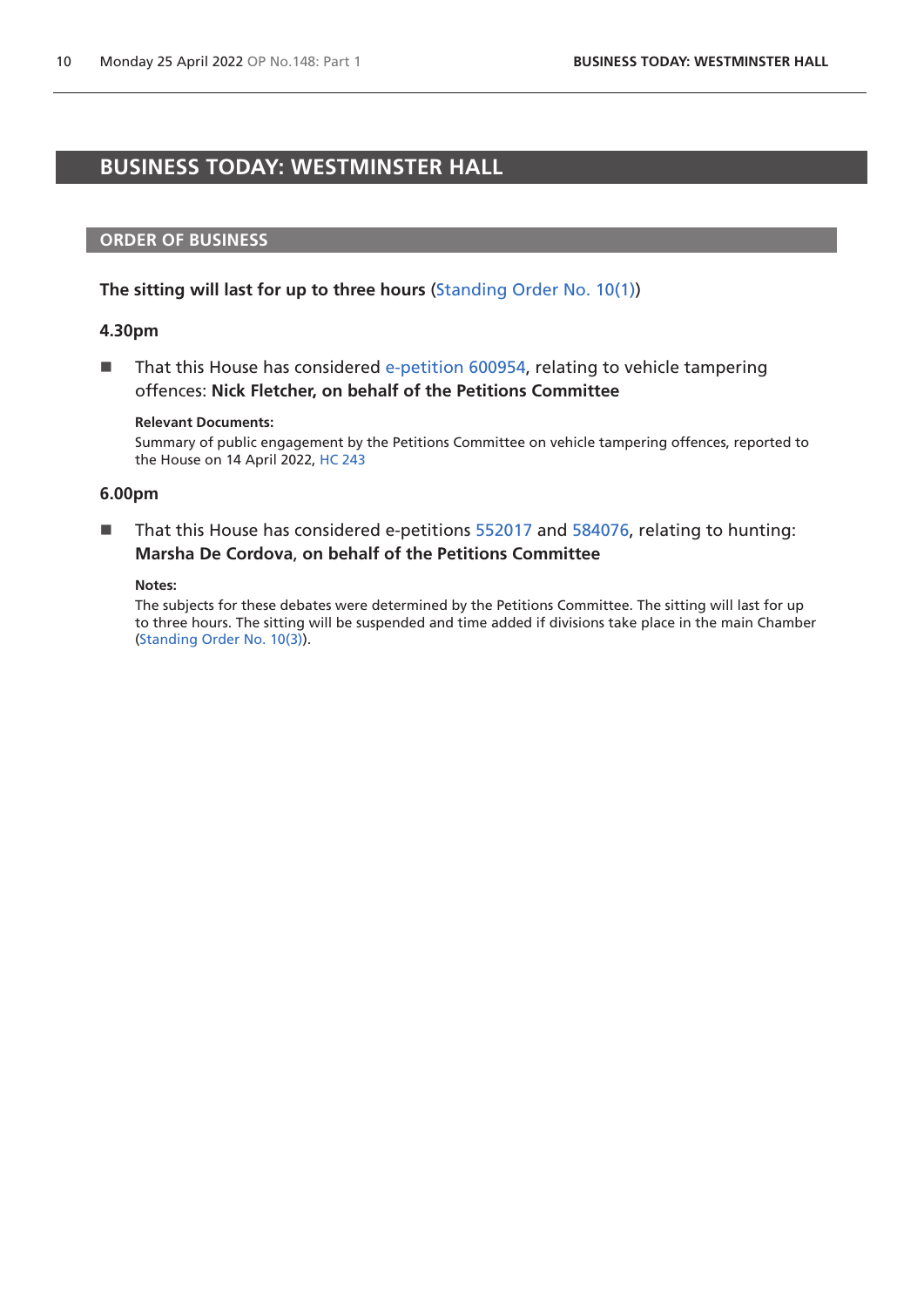# <span id="page-10-0"></span>**COMMITTEES MEETING TODAY**

Broadcasts of proceedings can be found at https://www.parliamentlive.tv/Commons

Some committee members and witnesses might now physically attend meetings, however, there is no public access at present.

# **SELECT COMMITTEES**

# ■ Scottish Affairs Committee

Room 5 2.30pm (private)

# **Treasury Committee**

# **Subject: Russia: effective economic sanctions**

**Witnesses:** 3.15pm: Neil Roberts, Head of Marine and Aviation, Lloyd's Market Association; Elina Ribakova, Deputy Chief Economist, Institute of International Finance; Dr Nigel Gould-Davies, Senior Fellow for Russia and Eurasia, International Institute for Strategic Studies

Room 16 3.00pm (private), 3.15pm (public)

■ Foreign Affairs Committee

# **Subject: Government policy on Afghanistan**

**Witnesses:** 4.00pm: Sir Stephen Lovegrove, National Security Adviser, Cabinet Office

Room 8 3.30pm (private), 4.00pm (public)

# **Levelling Up, Housing and Communities Committee**

# **Subject: Long-term funding of adult social care**

**Witnesses:** 4.00pm: Sarah Pickup, Deputy Chief Executive, Local Government Association (LGA); Gavin Edwards, Senior National Officer for Social Care, UNISON; Adrian Jenkins, Director, Pixel Financial Management Ltd

Room 15 3.30pm (private), 4.00pm (public)

# ■ Public Accounts Committee

# **Subject: Police uplift programme**

**Witnesses:** 4.00pm: Matthew Rycroft CBE, Permanent Secretary, and Rachel Watson, Policing Director and SRO for the Police Uplift Programme, Home Office; Deputy Chief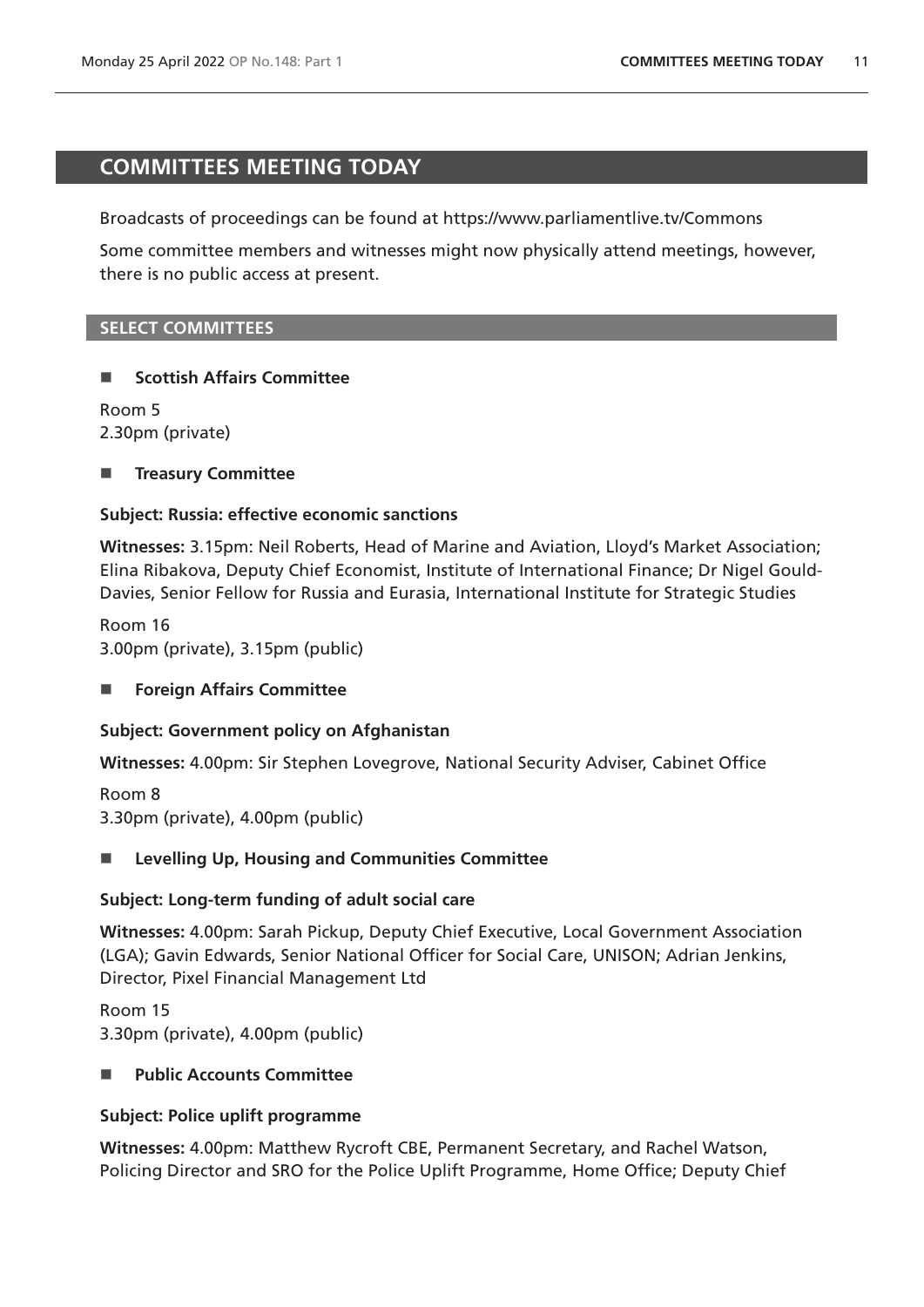Constable Janette McCormick, Director, Police Uplift Programme, National Police Chiefs' Council

The Grimond Room, Portcullis House 3.30pm (private), 4.00pm (public)

# **Administration Committee**

Room 6 4.30pm (private)

# **JOINT COMMITTEES**

# **National Security Strategy**

# **Subject: Implications of the Ukraine invasion for the Integrated Review**

**Witnesses:** 4.30pm: Dr Ruth Deyermond, Senior Lecturer in Post-Soviet Security, King's College London; Sophia Gaston, Director, British Foreign Policy Group; Hans Kundnani, Senior Research Fellow and Head of Europe Programme, Chatham House; General (Retd) Sir Nick Parker, former Commander, Land Forces and adviser to the Ukrainian Defence Minister, 2016-19

Room 4A 4.00pm (private), 4.30pm (public)

# **DELEGATED LEGISLATION COMMITTEES**

# **First Delegated Legislation Committee**

**To consider the Money Laundering and Terrorist Financing (High-Risk Countries) (Amendment) Regulations 2022 (SI, 2022, No. 393)**

Room 12 4.30pm (public)

# ■ Second Delegated Legislation Committee

**To consider the Russia (Sanctions) (EU Exit) (Amendment) (No. 7) Regulations 2022 (S.I, 2022, No. 395), and the Russia (Sanctions) (EU Exit) (Amendment) (No. 8) Regulations 2022 (S.I, 2022, No. 452)**

Room 9 4.30pm (public)

# **Fourth Delegated Legislation Committee**

# **To consider the draft Licensing Act 2003 (Platinum Jubilee Licensing Hours) Order 2022**

Room 10 6.00pm (public)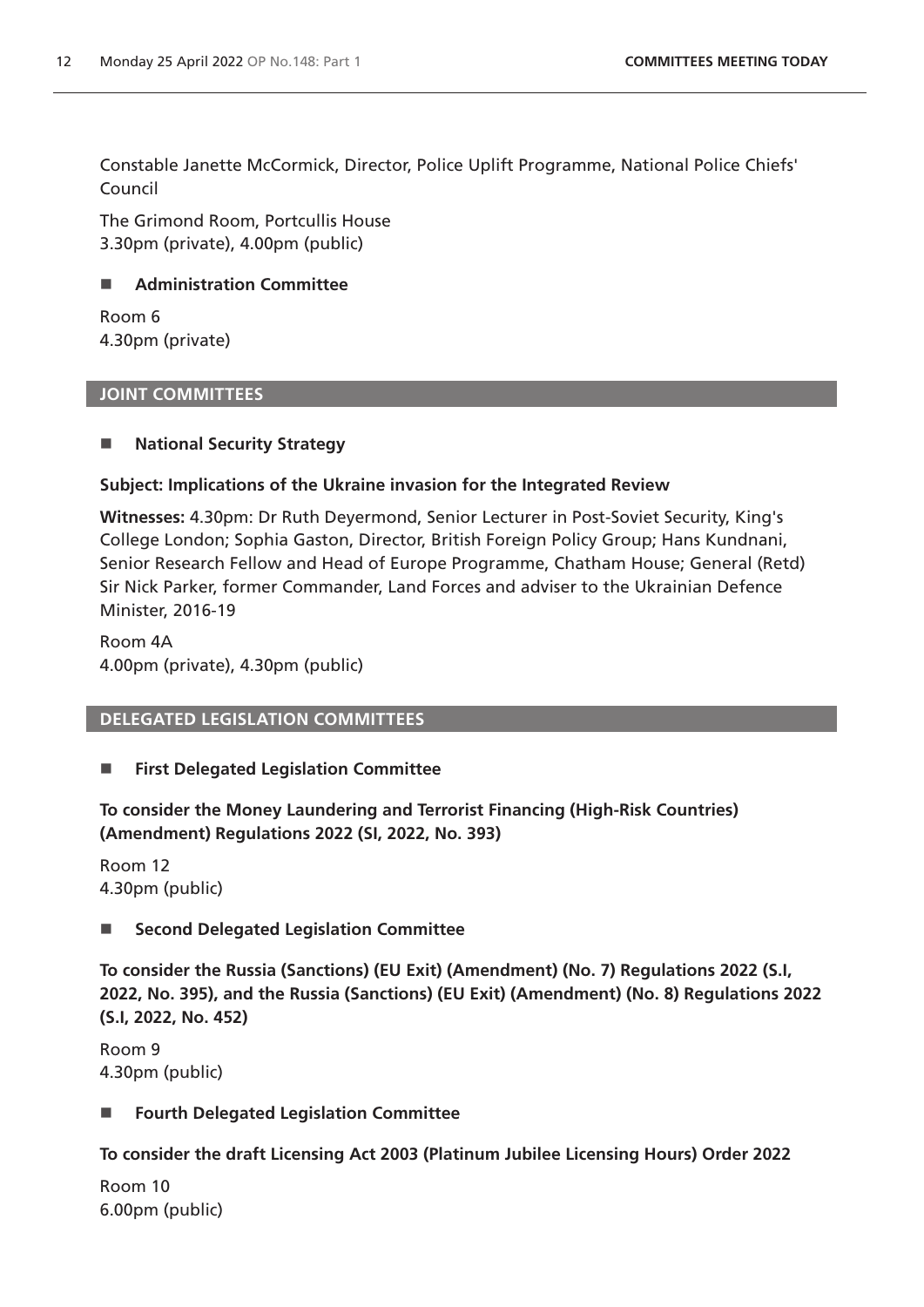# <span id="page-12-0"></span>**COMMITTEE REPORTS PUBLISHED TODAY**

# **ENVIRONMENT, FOOD AND RURAL AFFAIRS**

■ 5th Special Report: Pre-appointment Hearing: Chair of Ofwat HC 1253 Date and time of publication**: Friday 22 April, 11.00am**

# **INTERNATIONAL DEVELOPMENT**

 **6th Report: Racism in the aid sector** HC 101 Date and time of publication**: Monday 25 April, 00.01am**

# **TRANSPORT**

■ 5th Report: Airlines and airports: recovery in the UK aviation sector HC 683 Date and time of publication**: Monday 25 April, 00.01am**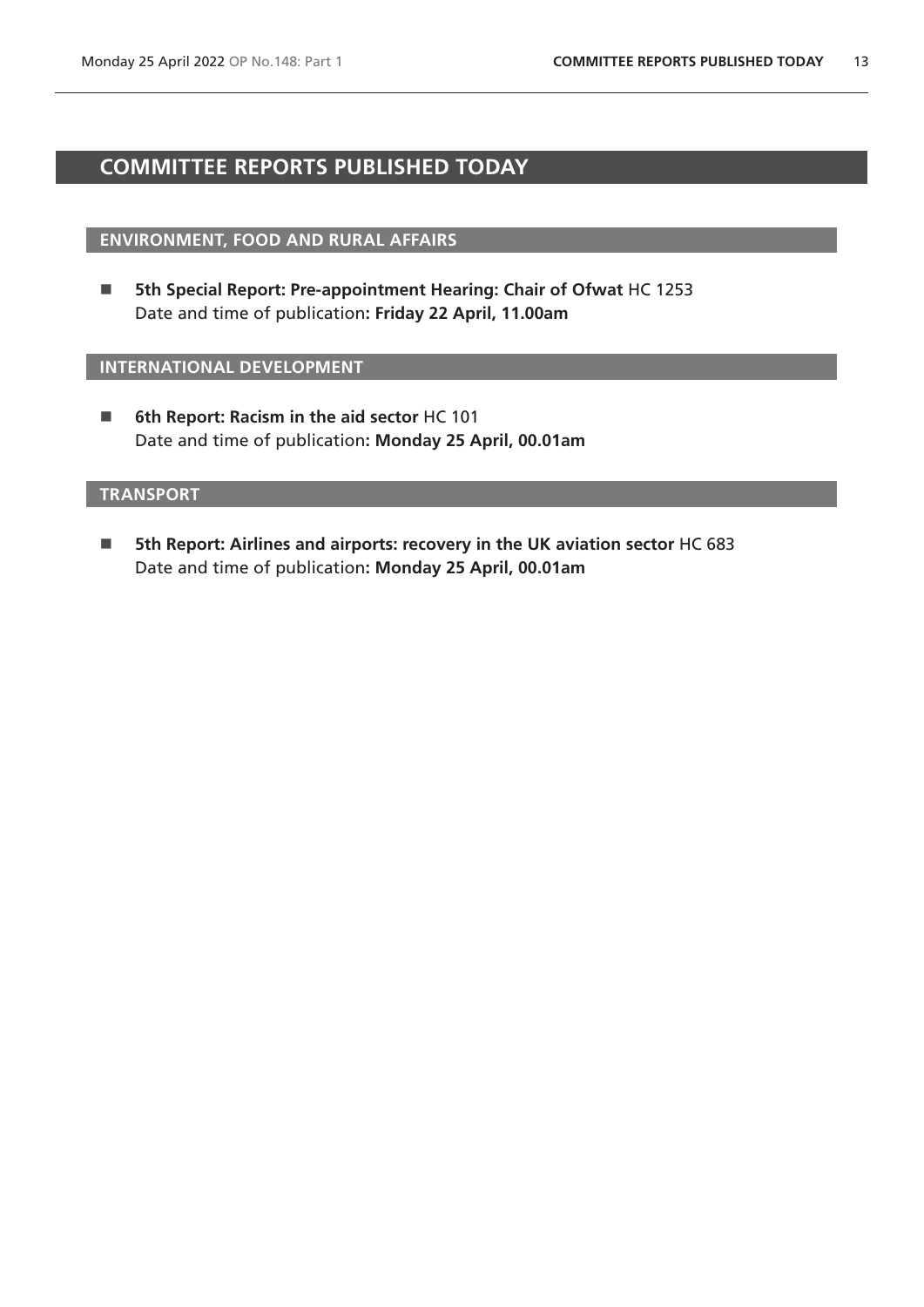# <span id="page-13-0"></span>**ANNOUNCEMENTS**

# **PROROGATION AND PARLIAMENTARY QUESTIONS AND EARLY DAY MOTIONS**

# ■ **Effect of Prorogation on Questions and Motions**

Parliament is expected to prorogue on Thursday 28 April, subject to the progress of business. Parliamentary Questions are not carried over into the new Session. Questions which have not been answered by the time that Parliament is prorogued will fall. Questions cannot therefore be tabled for answer on a named day which falls on a date after the day of Prorogation.

The latest date on which a named day Question could be tabled and receive an answer will be three sitting days before Prorogation (and Questions submitted in the week before Prorogation are unlikely to receive an answer).

| <b>Date of Prorogation</b> | Last day for tabling         | Last day for tabling a       |
|----------------------------|------------------------------|------------------------------|
|                            | <b>Questions for written</b> | <b>Question for ordinary</b> |
|                            | answer on a named day        | written answer               |
| 28 April                   | Monday 25 April              | Tuesday 26 April             |

All Motions fall at Prorogation. The last day on which new Motions (including Early Day Motions) and added names can be submitted by Members is the day before Prorogation takes place. No new Motions (including Early Day Motions) may therefore be tabled on the day of Prorogation nor may any names be added to existing Motions on that day.

# **TABLING QUESTIONS AND MOTIONS IN THE NEW SESSION**

After Parliament has prorogued, MemberHub will be offline to prepare for the new Session. MemberHub will be back online on the day after Parliament prorogues and Questions submitted from that date will be treated as having been tabled on Tuesday 10 May. The earliest date for which a Named Day Question may be set down for answer will be Monday 16 May. The earliest day for which an Ordinary Question may be set down for answer will be Thursday 12 May.

There will be no Question Time on the first three sitting days of the new Session. The rota of Departments answering oral questions from Monday 17 May will be published in due course.

New Motions may be tabled from Tuesday 10 May (the day of the State Opening). Early Day Motions can be tabled on MemberHub from the day after Parliament prorogues but will be treated as being tabled on 10 May. Early Day Motions tabled in hard copy between 10am and 3pm on 10 May will be assigned the first EDM numbers in the new Session.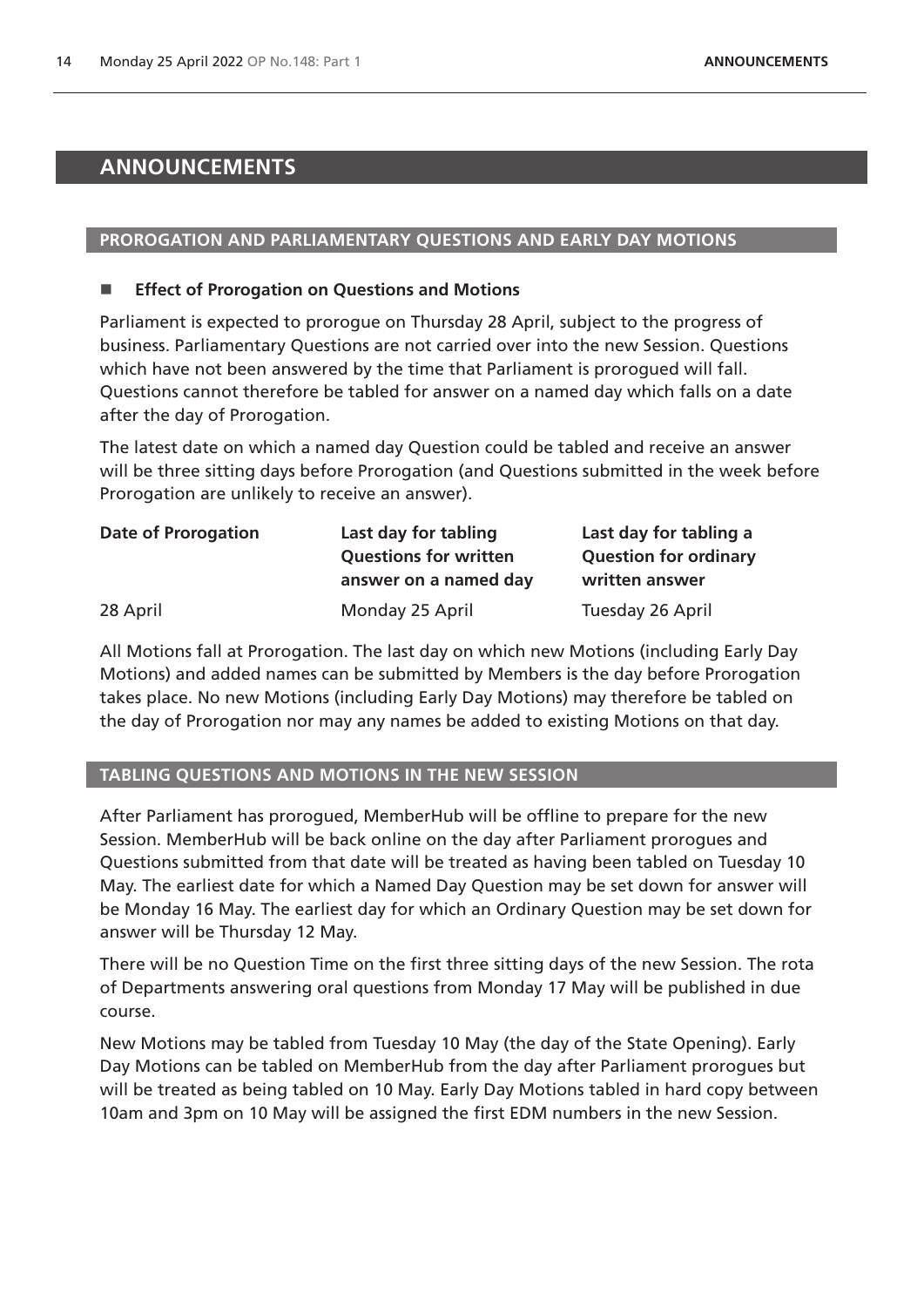### **FORTHCOMING END OF DAY ADJOURNMENT DEBATES**

# ■ Tuesday 10 May to Monday 16 May (deadline Wednesday 27 April 7.00pm or the rise **of the House, whichever is earlier)**

Parliament is expected to prorogue on Thursday 28 April subject to the progress of business, ahead of the State Opening of Parliament, which is scheduled to take place on Tuesday 10 May. The debate on the Queen's Speech usually lasts for six sitting days. There will be an end-of-day adjournment debate each day.

Applications should be made on MemberHub or in writing to the Table Office. Emailed applications must be submitted from a Member's own email account. Application forms are available on the Table Office page on the Parliamentary intranet. The ballot will take place on Thursday 28 April.

# **FORTHCOMING WESTMINSTER HALL DEBATES**

There will be no Westminster Hall debates in the new Session of Parliament until the debate on the Queen's Speech has concluded (Standing Order No. 10(2)(a)). The new rota for answering departments will be published in the Order Paper as soon as it is available, and Members will be able to submit applications when that rota is published.

### **DETERMINATION OF BUSINESS BY THE BACKBENCH BUSINESS COMMITTEE**

# **Tuesday 26 April in Westminster Hall**

General debate on progress towards the Government's smokefree 2030 ambition: **Bob Blackman [R], Mary Kelly Foy**

# **Tuesday 26 April in the Chamber**

General debate on childhood cancer outcomes**: Dame Caroline Dinenage**

**Thursday 28 April in Westminster Hall** 

General debate on World Press Freedom Day 2022: **Damian Collins [R]**

General debate on dialysis care outcomes: **Jim Shannon [R]**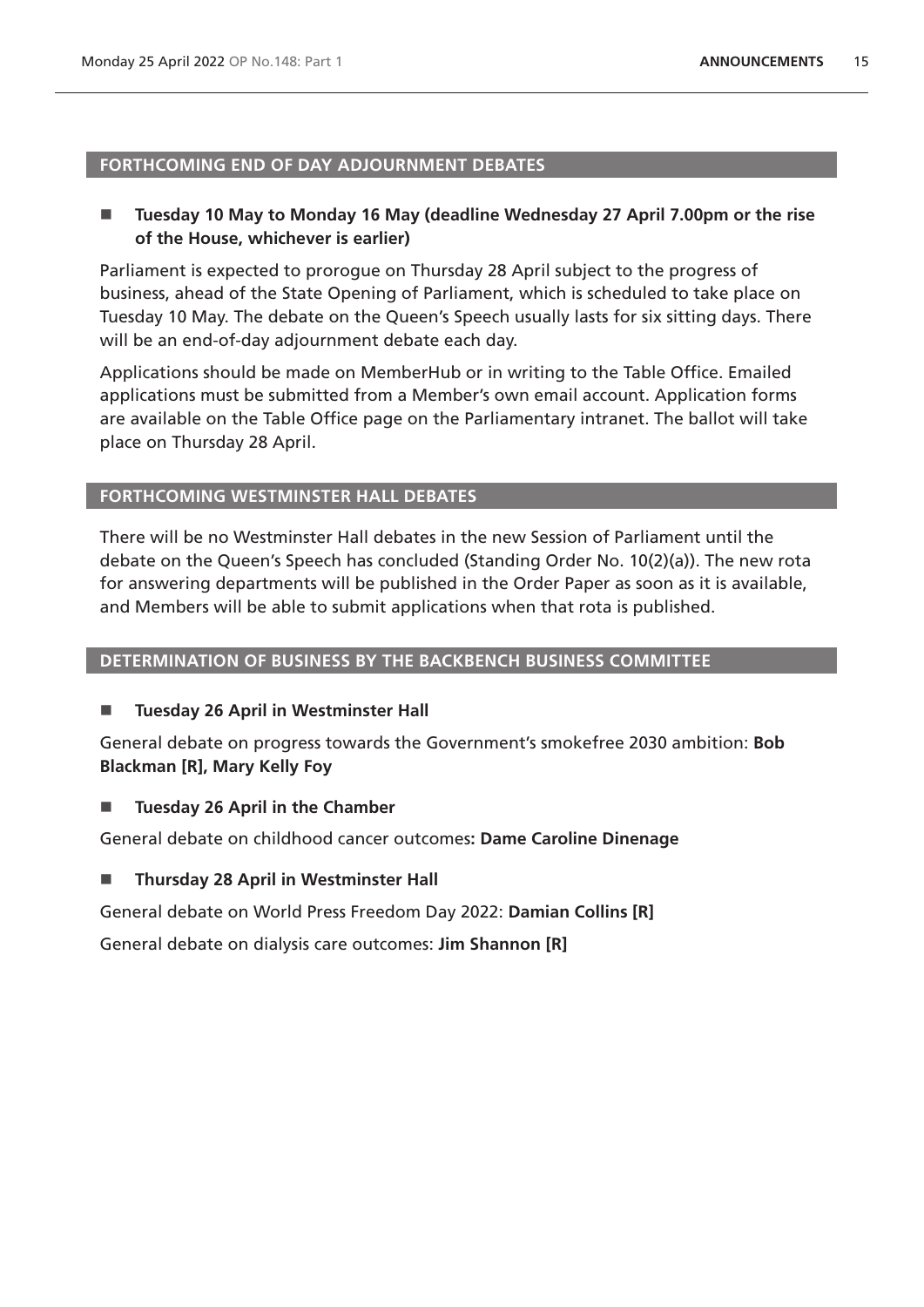# <span id="page-15-0"></span>**FURTHER INFORMATION**

### **MEMBERS' GUIDE TO CHAMBER PROCEEDINGS**

The [Members' Guide](https://guidetoprocedure.parliament.uk/mps-guide-to-procedure) to Chamber proceedings is available on the Parliamentary website

# **BUSINESS OF THE DAY**

Documents and reports relating to the business being held in the Chamber are available on the Commons Business Briefings webpage: [www.parliament.uk/business/publications/](http://www.parliament.uk/business/publications/research/commons-business-briefings/) [research/commons-business-briefings/](http://www.parliament.uk/business/publications/research/commons-business-briefings/)

### **WRITTEN STATEMENTS**

Text of today's Written Statements:<https://questions-statements.parliament.uk/>

### **SELECT COMMITTEES**

Select Committees Webpage: <https://committees.parliament.uk/>

### **STANDING ORDERS RELATING TO PUBLIC BUSINESS**

Text of Standing Orders relating to public business: [https://publications.parliament.uk/pa/](https://publications.parliament.uk/pa/cm5802/cmstords/so_804_2021/so-804_02122021.pdf) [cm5802/cmstords/so\\_804\\_2021/so-804\\_02122021.pdf](https://publications.parliament.uk/pa/cm5802/cmstords/so_804_2021/so-804_02122021.pdf)

# **EUROPEAN BUSINESS**

European Business Referrals and Motion documents for consideration by European Committees or on the Floor of the House are available on the European Business webpage: [https://old.parliament.uk/business/publications/business-papers/commons/](https://old.parliament.uk/business/publications/business-papers/commons/european-business11/) [european-business11/](https://old.parliament.uk/business/publications/business-papers/commons/european-business11/)

### **CHAMBER ENGAGEMENT**

Information about engaging the public with debates is available on the parliamentary website: [https://www.parliament.uk/get-involved/have-your-say-on-laws/](https://www.parliament.uk/get-involved/have-your-say-on-laws/chamber-engagement/) [chamber-engagement/.](https://www.parliament.uk/get-involved/have-your-say-on-laws/chamber-engagement/)

All business papers are available via the HousePapers app on mobile devices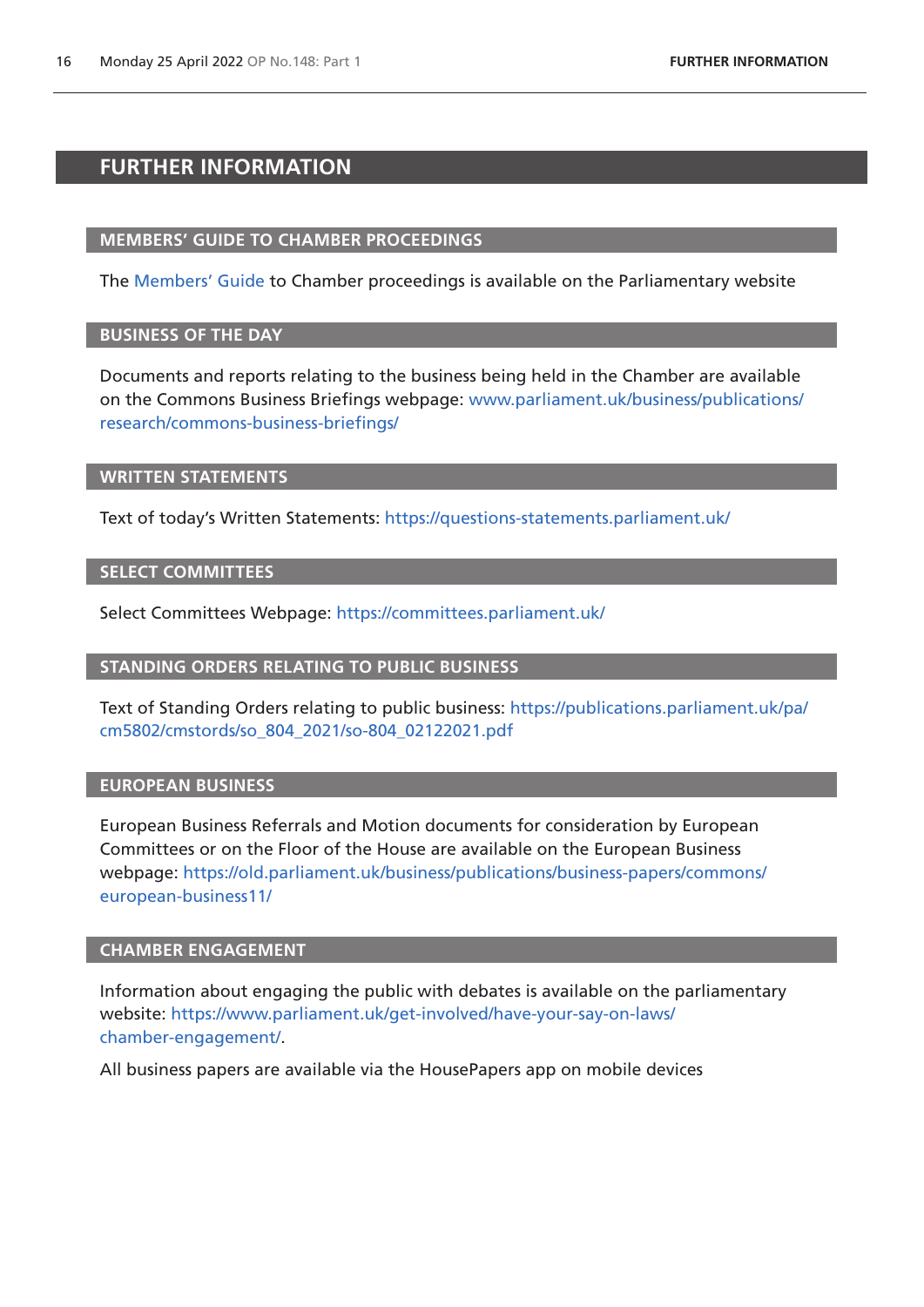<span id="page-16-0"></span>

# **Monday 25 April 2022** Order Paper No.148: Part 2

# **FUTURE BUSINESS**

# **A. CALENDAR OF BUSINESS**

Business in either Chamber may be changed, and further business added, up to the rising of the House on the day before it is to be taken, and is therefore provisional.

Government items of business in this section have nominally been set down for today, but are expected to be taken on the dates stated.

# **B. REMAINING ORDERS AND NOTICES**

Business in this section has not yet been scheduled for a specific date. It has been nominally set down for today but is not expected to be taken today.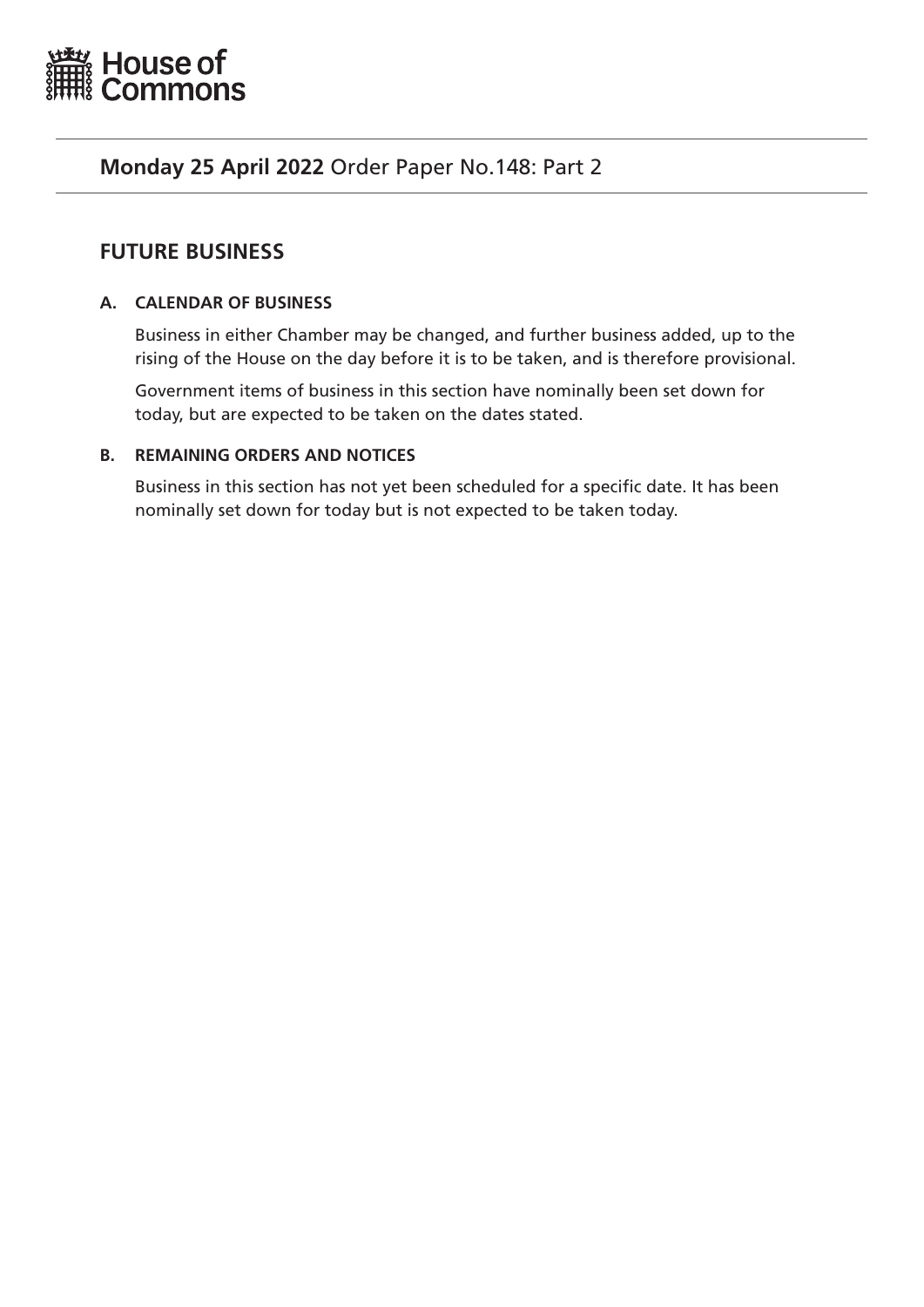# <span id="page-17-0"></span>**A. CALENDAR OF BUSINESS**

Business in either Chamber may be changed, and further business added, up to the rising of the House on the day before it is to be taken, and is therefore provisional.

# **TUESDAY 26 APRIL**

# **CHAMBER**

# **QUESTIONS**

- **11.30am [Questions to the Secretary of State for Foreign, Commonwealth and](https://commonsbusiness.parliament.uk/document/56352/html#anchor-4)  [Development Affairs](https://commonsbusiness.parliament.uk/document/56352/html#anchor-4)**
- **12.15pm [Topical Questions to the Secretary of State for Foreign, Commonwealth](https://commonsbusiness.parliament.uk/document/56352/html#anchor-5)  [and Development Affairs](https://commonsbusiness.parliament.uk/document/56352/html#anchor-5)**

# Afterwards

# **WHISTLEBLOWING: TEN MINUTE RULE MOTION**

# **Mary Robinson**

That leave be given to bring in a Bill to establish an independent Office of the Whistleblower to protect whistleblowers and whistleblowing in accordance with the public interest; to make provision for the Office of the Whistleblower to set, monitor and enforce standards for the management of whistleblowing cases, to provide disclosure and advice services, to direct whistleblowing investigations and to order redress of detriment suffered by whistleblowers; to create offences relating to the treatment of whistleblowers and the handling of whistleblowing cases; to repeal the Public Interest Disclosure Act 1998; and for connected purposes.

**Notes:**

The Member moving and a Member opposing this Motion may each speak for up to 10 minutes.

# **JUDICIAL REVIEW AND COURTS BILL: PROGRAMME (NO. 3)**

# **Secretary Dominic Raab**

That the following provisions shall apply to the Judicial Review and Courts Bill for the purpose of supplementing the [Order of 26 October 2021](https://commonsbusiness.parliament.uk/document/50986/pdf) (Judicial Review and Courts Bill (Programme)), as varied by the [Order of 25 January 2022](https://commonsbusiness.parliament.uk/document/53701/pdf) (Judicial Review and Courts Bill (Programme) (No. 2)):

# **Consideration of Lords Amendments**

(1) (1) Proceedings on consideration of Lords Amendments shall (so far as not previously concluded) be brought to a conclusion one hour after their commencement.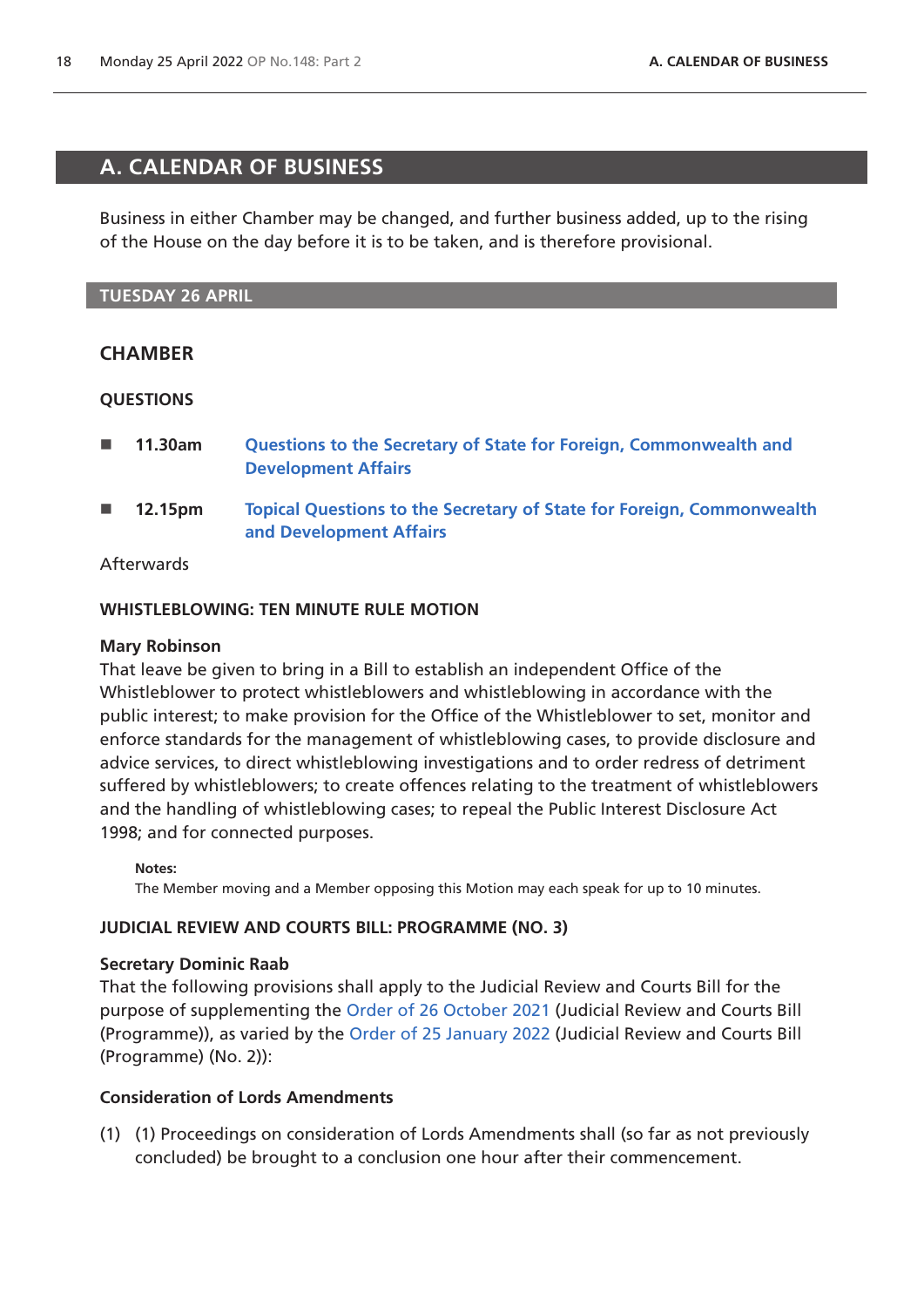(2) (2) The proceedings shall be taken in the following order: Lords Amendments 1 to 3, 5, 11, 4, 6 to 10, and 12 to 22.

# **Subsequent stages**

- (3) (3) Any further Message from the Lords may be considered forthwith without any Question being put.
- (4) (4) The proceedings on any further Message from the Lords shall (so far as not previously concluded) be brought to a conclusion one hour after their commencement.

# **[JUDICIAL REVIEW AND COURTS BILL:](https://publications.parliament.uk/pa/bills/cbill/58-02/0302/210302.pdf) CONSIDERATION OF LORDS AMENDMENTS**

### **Notes:**

Lords Amendment 11 engages Commons financial privilege. For notices of motions relating to the Lords Amendments, see [separate paper.](https://bills.parliament.uk/bills/3035/publications) The Scottish Parliament has approved a Legislative Consent Resolution relating to this Bill. Copies of the Resolution are available in the Vote Office (also available on the [documents webpage](https://bills.parliament.uk/bills/3035/publications) for the Bill).

### **Relevant Documents:**

Tenth Report of the Joint Committee on Human Rights, Legislative Scrutiny: Judicial Review and Courts Bill, [HC 884](https://committees.parliament.uk/publications/8105/documents/83261/default/)

# **BACKBENCH BUSINESS**

# **Childhood cancer outcomes**

# **Dame Caroline Dinenage**

That this House has considered childhood cancer outcomes.

**Notes:**

The subject for this debate was determined by the Backbench Business Committee.

# **GENERAL DEBATE ON UKRAINE**

# **IF NECESSARY, CONSIDERATION OF LORDS MESSAGES**

# **PRESENTATION OF PUBLIC PETITIONS**

■ Road safety: **Kim Leadbeater** 

# **ADJOURNMENT DEBATE**

Fossil fuel extraction**: Caroline Lucas**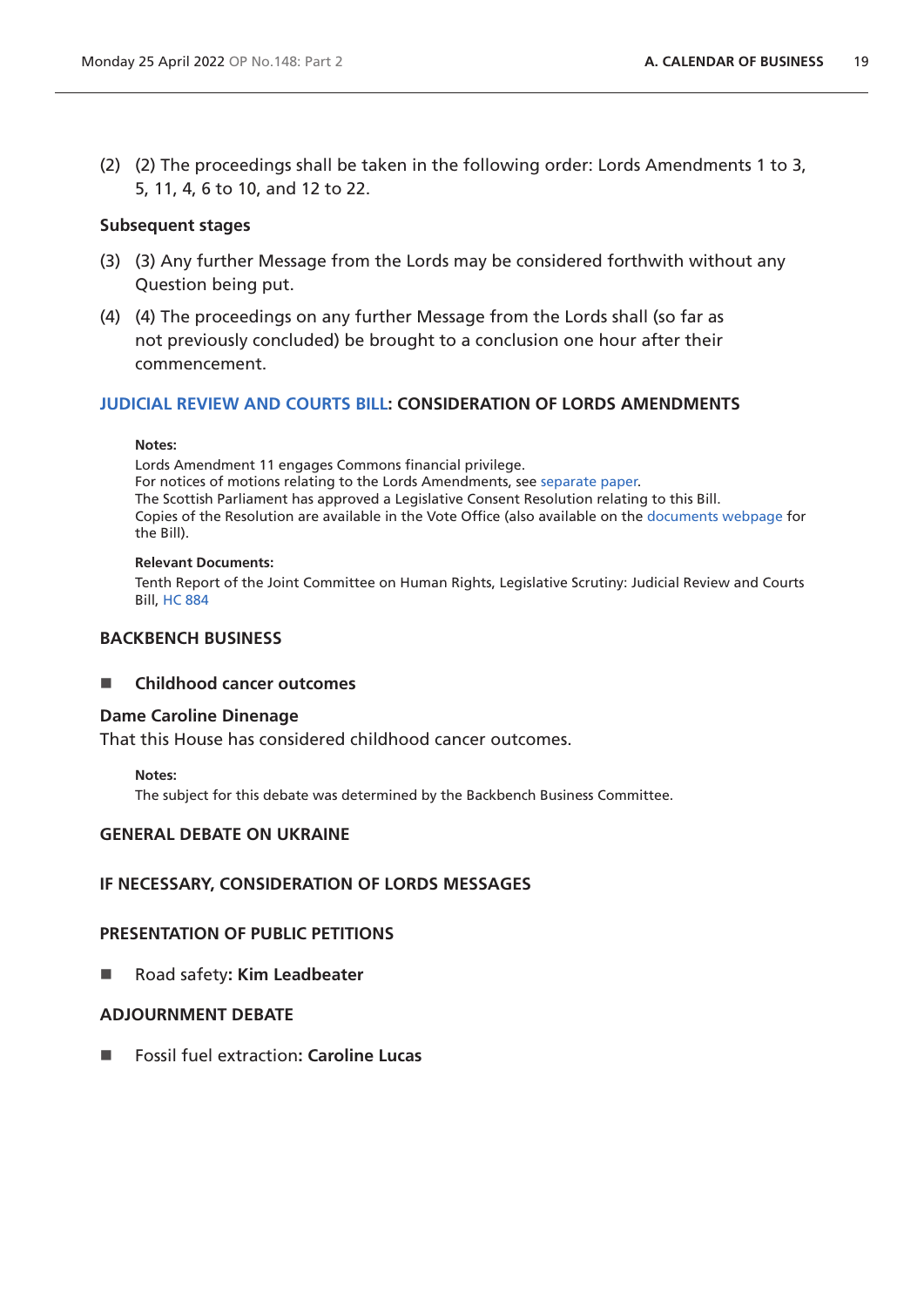# **WESTMINSTER HALL**

 **9.30am** That this House has considered progress towards the Government's smokefree 2030 ambition: **Bob Blackman [R], Mary Kelly Foy**

**Notes:**

The Chairman of Ways and Means appointed this debate on the recommendation of the Backbench Business Committee.

 **11.00am** That this House has considered the future of small cities following the covid-19 outbreak: **Daniel Zeichner**

#### **Notes:**

The sitting will be suspended from 11.00am to 2.30pm.

- **2.30pm** That this House has considered the future of rail: **Rachael Maskell**
- **4.00pm** That this House has considered prize money in women's elite sport: **Julie Elliott**
- **4.30pm** That this House has considered the potential merits of a national strategy for self-care: **Sir George Howarth**

**Notes:**

The debate at 4.30pm will last for up to an hour.

The sitting will be suspended and time added if divisions take place in the main Chamber (Standing Order No. 10(3)).

### **WEDNESDAY 27 APRIL**

# **CHAMBER**

### **QUESTIONS**

- **11.30am [Questions to the Secretary of State for Northern Ireland](https://commonsbusiness.parliament.uk/document/56352/html#anchor-7)**
- **12 noon [Questions to the Prime Minister](https://commonsbusiness.parliament.uk/document/56352/html#anchor-8)**

# Afterwards

# **IMPORT OF PRODUCTS OF FORCED LABOUR FROM XINJIANG (PROHIBITION): TEN MINUTE RULE MOTION**

### **Brendan O'Hara**

That leave be given to bring in a Bill to prohibit the import of products made by forced labour in the Xinjiang Uyghur Autonomous Region; to require all companies importing products from Xinjiang to the UK to provide proof that the manufacture of those products has not involved forced labour; and for connected purposes.

#### **Notes:**

The Member moving and a Member opposing this Motion may each speak for up to 10 minutes.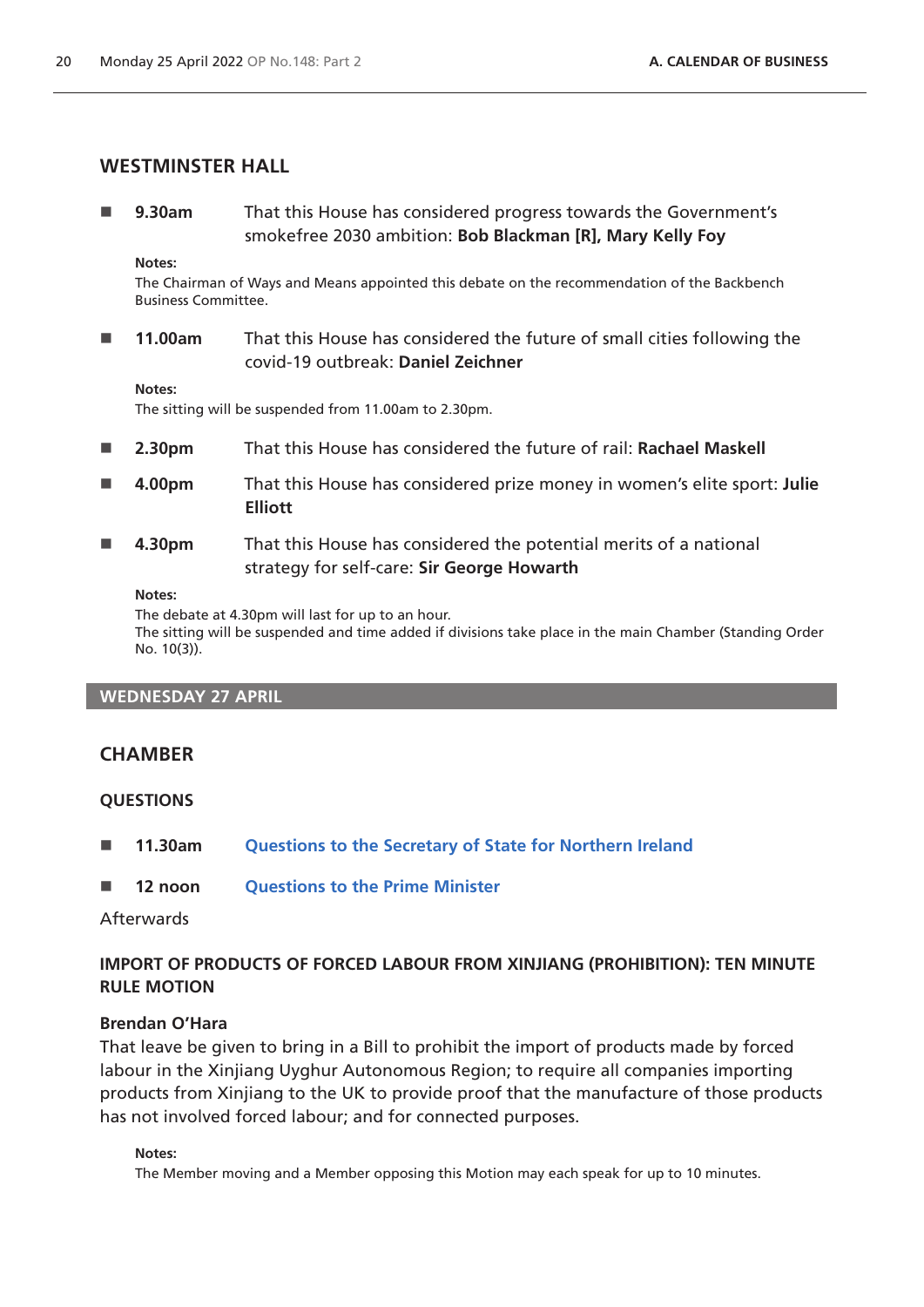# **CONSIDERATION OF LORDS AMENDMENTS TO THE [ELECTIONS BILL](https://bills.parliament.uk/bills/3020/publications)**

# **IF NECESSARY, CONSIDERATION OF LORDS MESSAGE ON THE [NATIONALITY AND](https://bills.parliament.uk/bills/3023)  [BORDERS BILL](https://bills.parliament.uk/bills/3023)**

# **IF NECESSARY, CONSIDERATION OF LORDS MESSAGES**

# **ADJOURNMENT DEBATE**

■ Malicious complaints about teachers and the Teacher Regulation Agency**: Chris Skidmore**

# **WESTMINSTER HALL**

 **9.30am** That this House has considered Derby's bid to host the headquarters of Great British Railways: **Mrs Pauline Latham 11.00am** That this House has considered County Durham's bid to become the UK's City of Culture 2025: **Paul Howell Notes:** The sitting will be suspended from 11.30am to 2.30pm. **2.30pm** That this House has considered the availability of affordable housing in Devon and Cornwall: **Selaine Saxby 4.00pm** That this House has considered International Thalassaemia Day 2022: **Bambos Charalambous 4.30pm** That this House has considered the potential merits of a public transport authority for South Yorkshire: **Alexander Stafford**

#### **Notes:**

The debate at 4.30pm will last for up to an hour. The sitting will be suspended and time added if divisions take place in the main Chamber (Standing Order No. 10(3)).

# **THURSDAY 28 APRIL**

# **CHAMBER**

### **QUESTIONS**

- **9.30am [Questions to the Secretary of State for Environment, Food and Rural](https://commonsbusiness.parliament.uk/document/56352/html#anchor-10)  [Affairs](https://commonsbusiness.parliament.uk/document/56352/html#anchor-10)**
- **10.00am [Topical Questions to the Secretary of State for Environment, Food and](https://commonsbusiness.parliament.uk/document/56352/html#anchor-11)  [Rural Affairs](https://commonsbusiness.parliament.uk/document/56352/html#anchor-11)**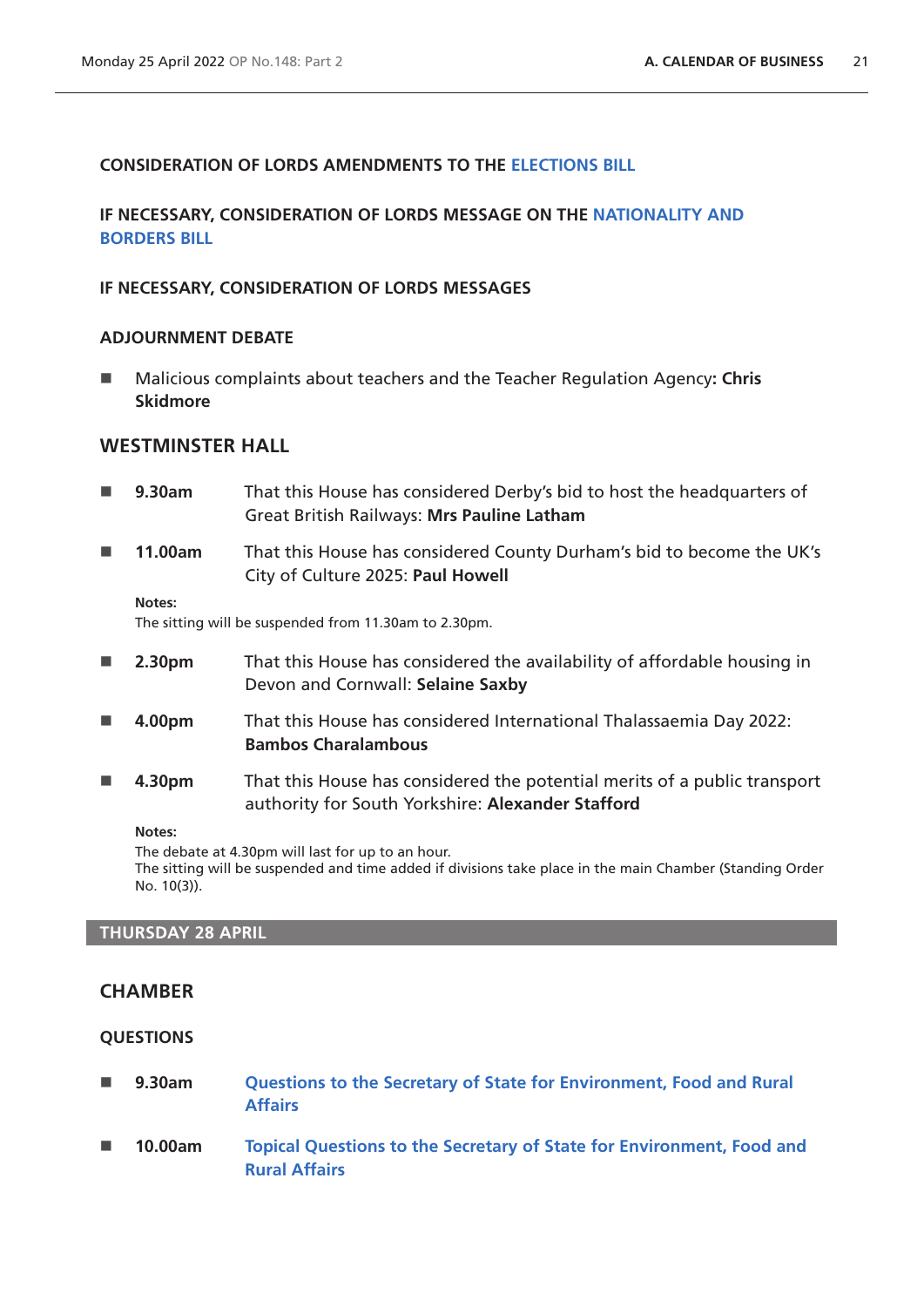# **10.10am [Questions to Church Commissioners, House of Commons Commission,](https://commonsbusiness.parliament.uk/document/56352/html#anchor-12)  [Parliamentary Works Sponsor Body, Public Accounts Commission and](https://commonsbusiness.parliament.uk/document/56352/html#anchor-12)  [Speaker's Committee on the Electoral Commission](https://commonsbusiness.parliament.uk/document/56352/html#anchor-12)**

**Afterwards** 

# **IF NECESSARY, CONSIDERATION OF LORDS MESSAGES**

# **ADJOURNMENT DEBATE**

UK diagnostics industry and the global covid-19 recovery**: Neale Hanvey**

# **WESTMINSTER HALL**

- **1.30pm** That this House has considered World Press Freedom Day 2022: **Damian Collins [R]**
- **3.00pm** That this House has considered dialysis care outcomes: **Jim Shannon [R] Notes:**

The subjects for these debates were determined by the Backbench Business Committee. The sitting will last for up to three hours. The sitting will be suspended and time added if divisions take place in the main Chamber (Standing Order No. 10(3)).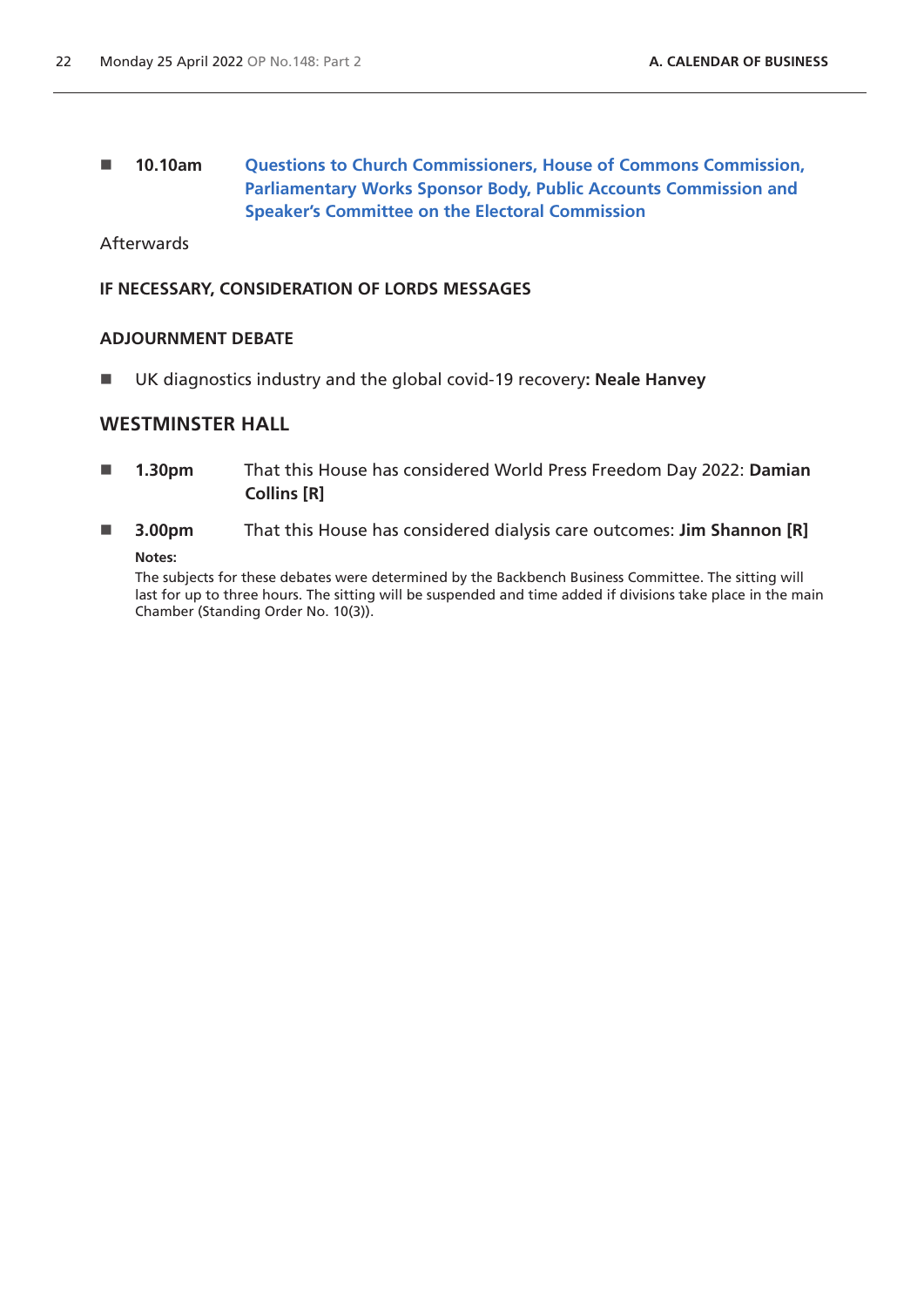# <span id="page-22-0"></span>**B. REMAINING ORDERS AND NOTICES**

Business in this section has not yet been scheduled for a specific date. It has therefore been set down formally to be taken in the Chamber today but is not expected to be taken today.

# **1. EXITING THE EUROPEAN UNION (CUSTOMS)**

# **Secretary George Eustice**

That the draft [International Waste Shipments \(Amendment\) \(EU Exit\) Regulations 2021,](https://www.legislation.gov.uk/ukdsi/2021/9780348217650/pdfs/ukdsi_9780348217650_en.pdf) which were laid before this House on 17 December 2020, in the last Session of Parliament, be approved.

# **2. ELECTRONIC INFORMATION**

### **Secretary Kwasi Kwarteng**

That the draft [Internal Markets Information System Regulation \(Amendment etc.\)](https://www.legislation.gov.uk/ukdsi/2021/9780348226126/pdfs/ukdsi_9780348226126_en.pdf)  [Regulations 2021](https://www.legislation.gov.uk/ukdsi/2021/9780348226126/pdfs/ukdsi_9780348226126_en.pdf), which were laid before this House on 20 July 2021, be approved.

# **3. [HIGHER EDUCATION \(FREEDOM OF SPEECH\) BILL](https://publications.parliament.uk/pa/bills/cbill/58-02/0167/210923.pdf): REMAINING STAGES**

As amended in Public Bill Committee, to be considered.

#### **Notes:**

Proceedings on Consideration shall (so far as not previously concluded) be brought to a conclusion one hour before the moment of interruption on the day on which proceedings on Consideration are commenced.

Proceedings on Third Reading shall (so far as not previously concluded) be broughtto a conclusion at the moment of interruption on that day ([Order of 12 July](https://commonsbusiness.parliament.uk/document/49375/pdf) 2021).

# **4. [ANIMAL WELFARE \(KEPT ANIMALS\) BILL](https://publications.parliament.uk/pa/bills/cbill/58-02/0195/210195.pdf): REMAINING STAGES**

As amended in Public Bill Committee, to be considered.

#### **Notes:**

Queen's consent to be signified on Third Reading. Proceedings on Consideration shall (so far as not previously concluded) be brought to a conclusion one hour before the moment of interruption on the day on which those proceedings are commenced. Proceedings on Third Reading shall (so far as not previously concluded) be brought to a conclusion at the moment of interruption on that day. ([Order of](https://commonsbusiness.parliament.uk/document/50975/pdf)  [25 October 2021](https://commonsbusiness.parliament.uk/document/50975/pdf)).

The Scottish Parliament has approved a Legislative Consent Resolution relating to this Bill. Copies of the Resolution are available in the Vote Office (also available on the [documents webpage](https://bills.parliament.uk/bills/2880/publications) for the Bill).

### **5. [HIGH SPEED RAIL \(CREWE - MANCHESTER\) BILL](https://publications.parliament.uk/pa/bills/cbill/58-02/0228/210228.pdf): SECOND READING**

# **6. ROAD TRAFFIC**

### **Secretary Grant Shapps**

That the draft [Civil Enforcement of Road Traffic Contraventions \(Representations and](https://www.legislation.gov.uk/ukdsi/2022/9780348232752/pdfs/ukdsi_9780348232752_en.pdf)  [Appeals\) \(England\) Regulations 2022,](https://www.legislation.gov.uk/ukdsi/2022/9780348232752/pdfs/ukdsi_9780348232752_en.pdf) which were laid before this House on 7 March, be approved.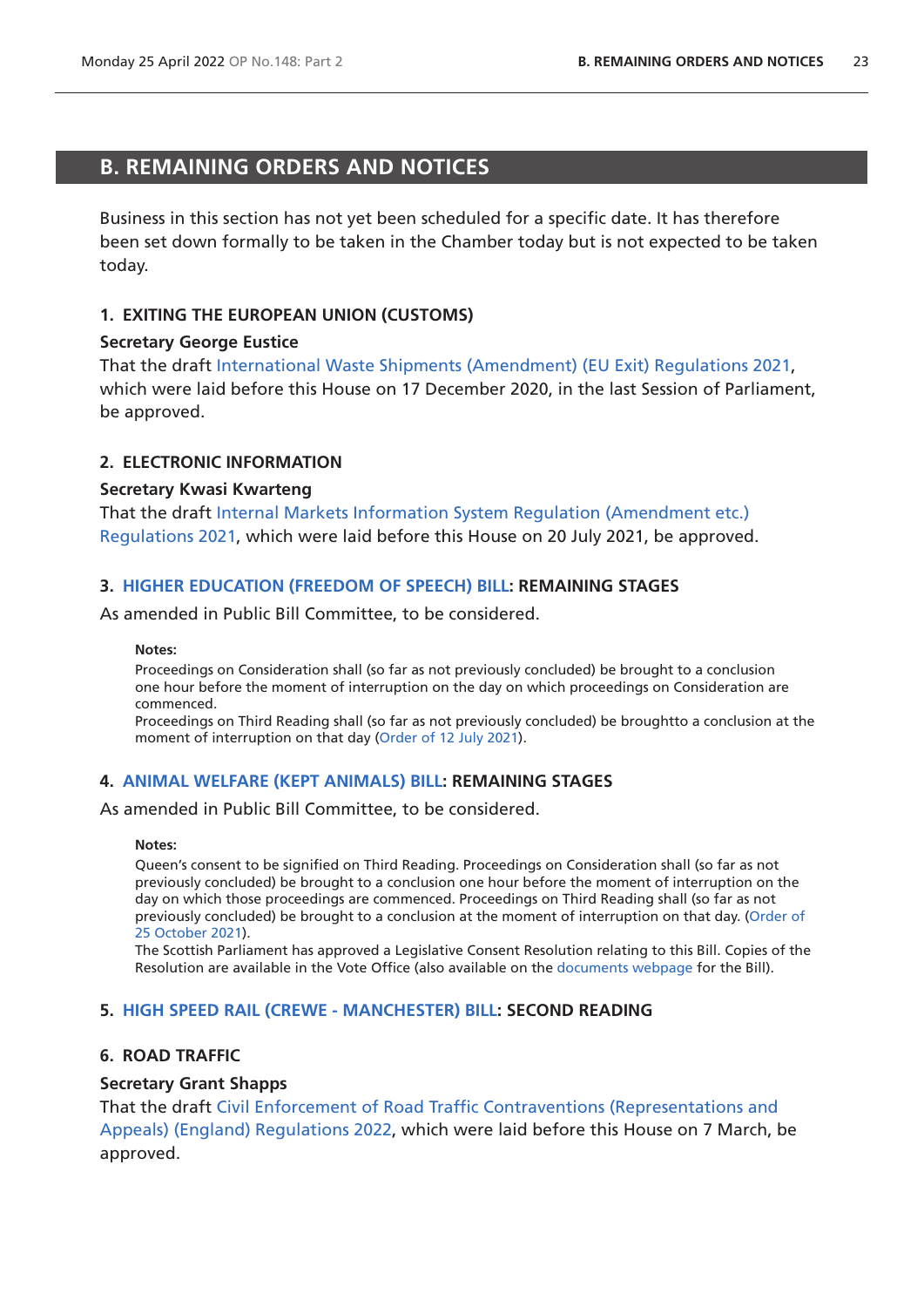# **7. EMPLOYMENT AND TRAINING**

# **Alex Burghart**

That the draft [Industrial Training Levy \(Construction Industry Training Board\) Order 2022](https://www.legislation.gov.uk/ukdsi/2022/9780348233391/pdfs/ukdsi_9780348233391_en.pdf), which was laid before this House on 16 March, be approved.

# **8. LICENCES AND LICENSING**

# **Secretary Priti Patel**

That the draft [Licensing Act 2003 \(Platinum Jubilee Licensing Hours\) Order 2022](https://www.legislation.gov.uk/ukdsi/2022/9780348233568/pdfs/ukdsi_9780348233568_en.pdf), which was laid before this House on 21 March, be approved.

# **9. [PRODUCT SECURITY AND TELECOMMUNICATIONS INFRASTRUCTURE BILL](https://publications.parliament.uk/pa/bills/cbill/58-02/0289/210289.pdf): REMAINING STAGES**

As amended in Public Bill Committee, to be considered.

### **Notes:**

Proceedings on Consideration shall (so far as not previously concluded) be brought to a conclusion one hour before the moment of interruption on the day on which those proceedings are commenced. Proceedings on Third Reading shall (so far as not previously concluded) be brought to a conclusion at the moment of interruption on that day. [\(Order of 26 January 2022](https://commonsbusiness.parliament.uk/document/53747/pdf))

# **10. INCOME TAX**

# **John Glen**

That the draft [Alternative Finance \(Income Tax, Capital Gains Tax and Corporation Tax\)](https://www.legislation.gov.uk/ukdsi/2022/9780348234022/pdfs/ukdsi_9780348234022_en.pdf)  [Order 2022,](https://www.legislation.gov.uk/ukdsi/2022/9780348234022/pdfs/ukdsi_9780348234022_en.pdf) which was laid before this House on 28 March, be approved.

# **Notes:**

The instrument has not yet been considered by the Select Committee on Statutory Instruments.

# **11. FINANCIAL SERVICES**

# **John Glen**

That the [Money Laundering and Terrorist Financing \(High-Risk Countries\) \(Amendment\)](https://www.legislation.gov.uk/uksi/2022/393/pdfs/uksi_20220393_en.pdf)  [Regulations 2022 \(SI, 2022, No. 393\)](https://www.legislation.gov.uk/uksi/2022/393/pdfs/uksi_20220393_en.pdf), dated 28 March 2022, a copy of which was laid before this House on 28 March, be approved.

# **Notes:**

The instrument has not yet been considered by the Joint Committee on Statutory Instruments.

# **12. AGRICULTURE**

# **Secretary George Eustice**

That the draft [Agriculture and Horticulture Development Board \(Amendment\) Order 2022](https://www.legislation.gov.uk/ukdsi/2022/9780348234138/pdfs/ukdsi_9780348234138_en.pdf), which was laid before this House on 29 March, be approved.

# **Notes**

The instrument has not yet been considered by the Joint Committee on Statutory Instruments.